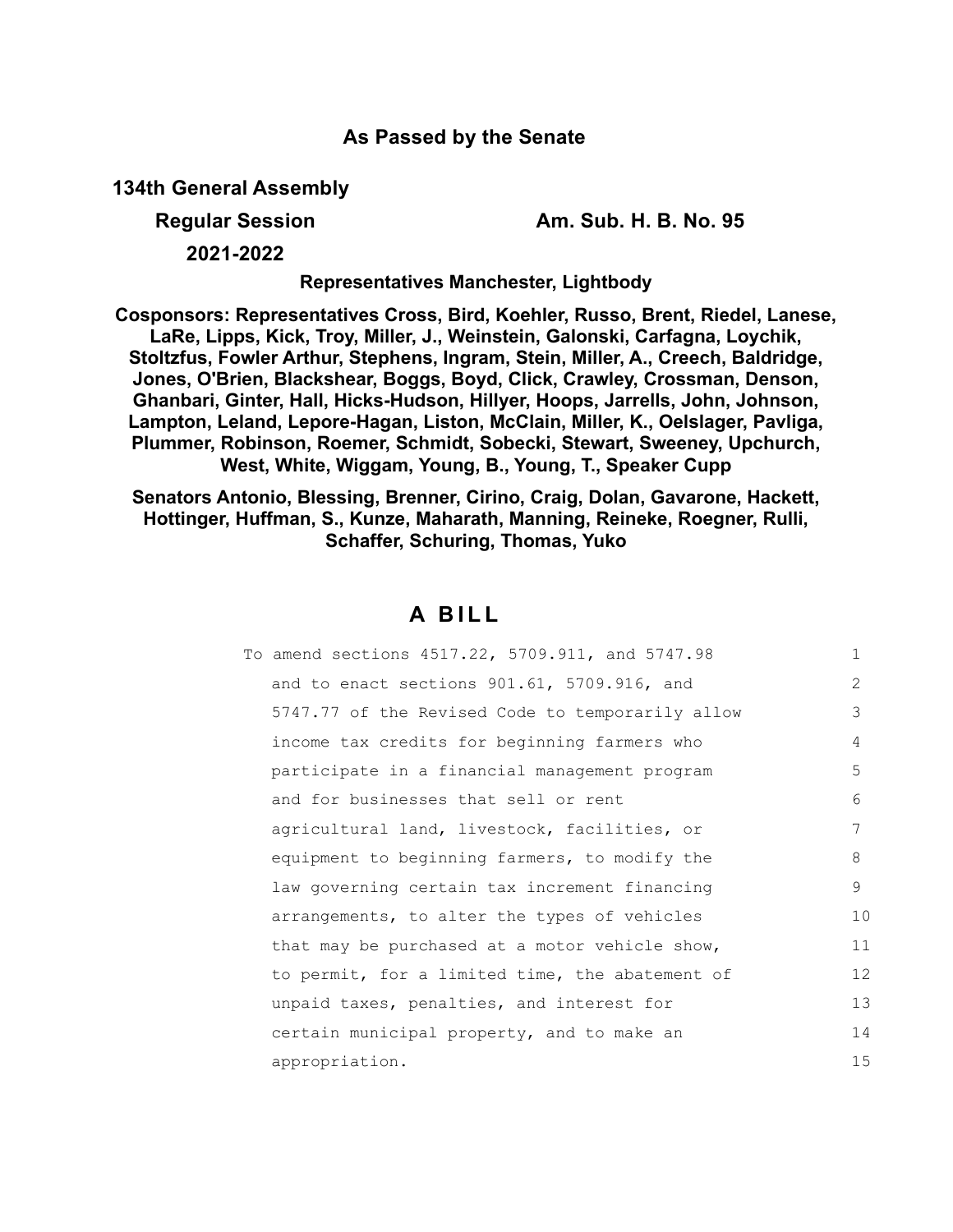# **BE IT ENACTED BY THE GENERAL ASSEMBLY OF THE STATE OF OHIO:**

| Section 1. That sections 4517.22, 5709.911, and 5747.98 be       | 16 |
|------------------------------------------------------------------|----|
| amended and sections 901.61, 5709.916, and 5747.77 of the        | 17 |
| Revised Code be enacted to read as follows:                      | 18 |
| Sec. 901.61. (A) As used in this section:                        | 19 |
| (1) "Agricultural asset" means agricultural land,                | 20 |
| livestock, facilities, buildings, and machinery used for         | 21 |
| agricultural production in this state.                           | 22 |
| (2) "Agricultural land" means land that is composed of           | 23 |
| tracts, lots, or parcels totaling not less than ten acres        | 24 |
| devoted to agricultural production or totaling less than ten     | 25 |
| acres devoted to agricultural production if the land produces an | 26 |
| average yearly gross income of at least two thousand five        | 27 |
| hundred dollars from agricultural production.                    | 28 |
| (3) "Agricultural production" has the same meaning as in         | 29 |
| section 929.01 of the Revised Code.                              | 30 |
|                                                                  |    |
| (4) "Beginning farmer" means an individual who has been          | 31 |
| certified as a beginning farmer by the director of agriculture   | 32 |
| or a participating land grant college under division (B) of this | 33 |
| section or who has received a substantially equivalent           | 34 |
| certification from the United States department of agriculture.  | 35 |
| "Beginning farmer" does not include an individual who has        | 36 |
| previously been certified as a beginning farmer but no longer    | 37 |
| meets the criteria for certification.                            | 38 |
| (5) "Owner of agricultural assets" means a person that is        | 39 |
| the owner in fee of agricultural land or that has legal title to | 40 |
| any other agricultural asset. An "owner of agricultural assets"  | 41 |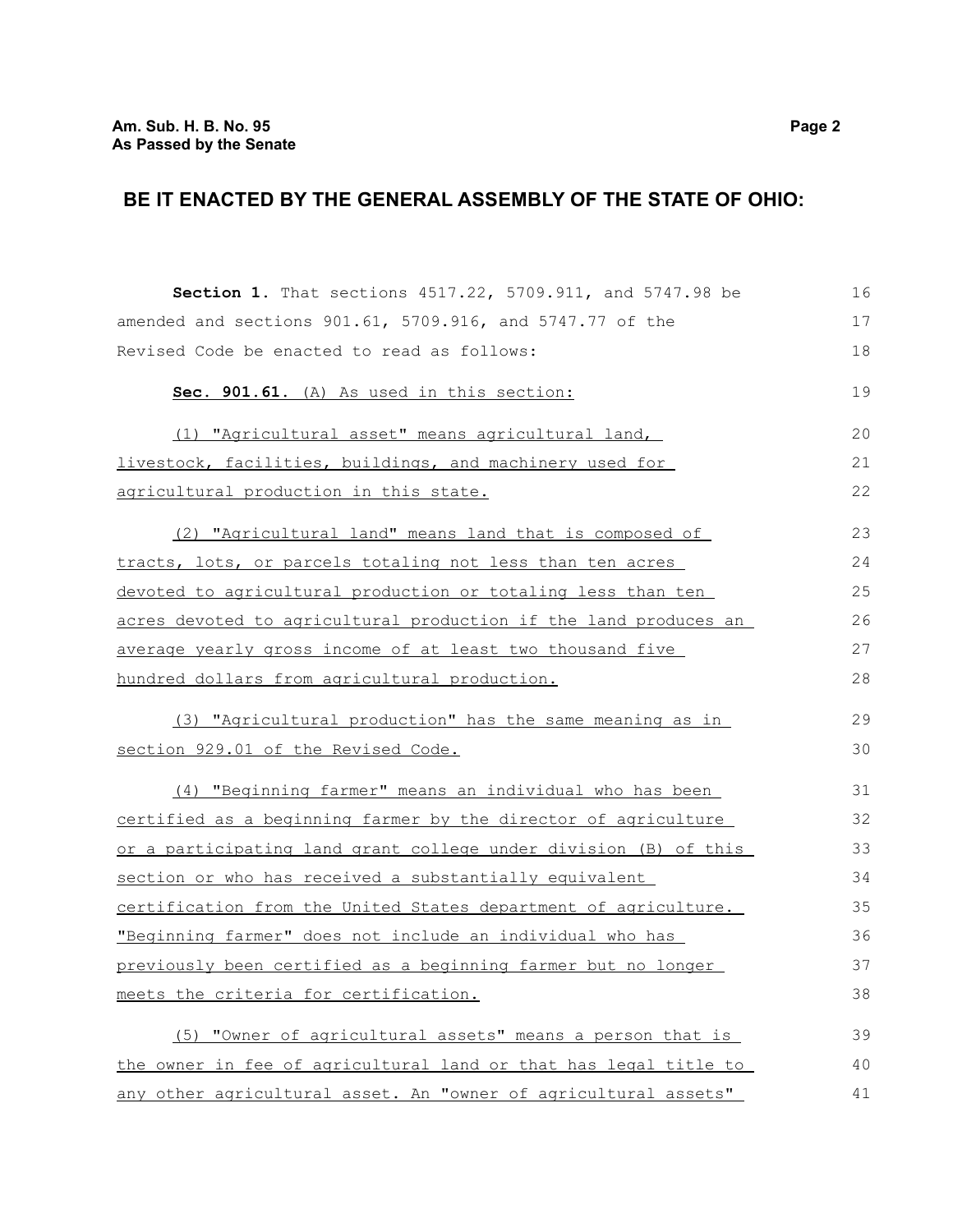| does not include an equipment dealer or comparable entity        | 42 |
|------------------------------------------------------------------|----|
| engaged in the business of selling agricultural assets for       | 43 |
| profit.                                                          | 44 |
| (6) "Share rent agreement" means a rental agreement in           | 45 |
| which the principal consideration given to the owner of          | 46 |
| agricultural assets is a predetermined portion of the production | 47 |
| of the agricultural products produced from the rented            | 48 |
| agricultural assets and which provides for sharing production    | 49 |
| costs or risk of loss.                                           | 50 |
| (7) "Participating land grant college" or "college" means        | 51 |
| a state university, as defined in section 3345.011 of the        | 52 |
| Revised Code, that is designated a land grant college under the  | 53 |
| federal "Morrill Act of 1862," 7 U.S.C. 301 et seq., or the      | 54 |
| "Agricultural College Act of 1890," 7 U.S.C. 321 et seq., and    | 55 |
| that elects to participate in certifying individuals as          | 56 |
| beginning farmers under this section.                            | 57 |
| (B) For the purposes of the tax credit authorized in             | 58 |
| division (A) of section 5747.77 of the Revised Code, the         | 59 |
| director of agriculture and participating land grant colleges    | 60 |
| shall certify individuals as beginning farmers. An individual    | 61 |
| may apply to the director or college for certification, and the  | 62 |
| director or college shall provide the certification if the       | 63 |
| director or college determines that the individual meets all of  | 64 |
| the requirements of this division. The certification is valid    | 65 |
| until the individual no longer meets all of the requirements of  | 66 |
| this division. To qualify, the individual must be a resident of  | 67 |
| this state and:                                                  | 68 |
| (1) Be seeking entry, or have entered within the last ten        | 69 |
| years, into farming;                                             | 70 |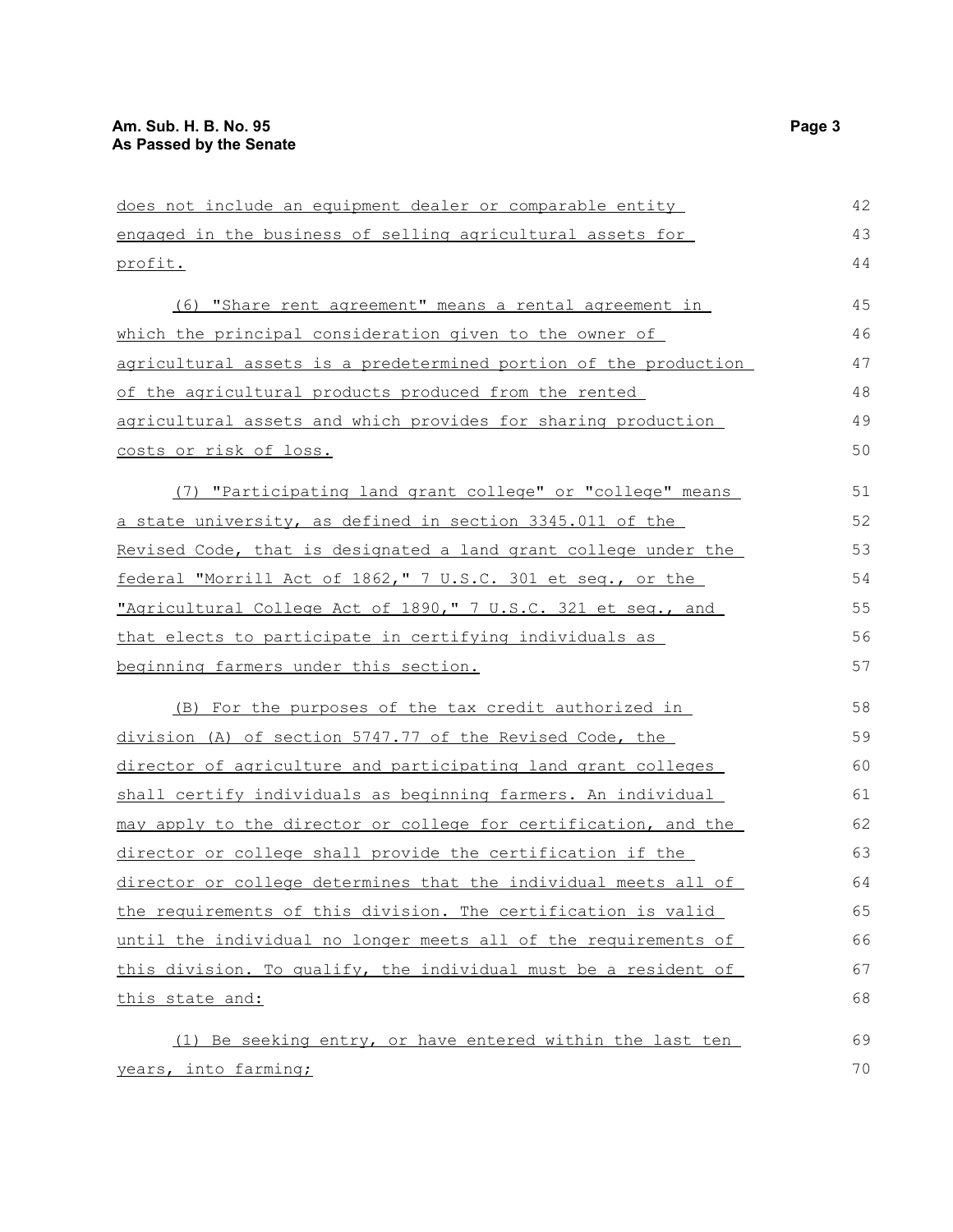| (2) Farm, or intend to farm, land in this state;                      | 71 |
|-----------------------------------------------------------------------|----|
| (3) Not be a partner, member, shareholder, or trustee of              | 72 |
| the owner of the agricultural assets the individual is seeking        | 73 |
| to purchase or rent.                                                  | 74 |
| (4) Have a total net worth, including the assets and                  | 75 |
| <u>liabilities of the individual's spouse and dependents, of less</u> | 76 |
| than eight hundred thousand dollars in 2021 and an amount in          | 77 |
| subsequent years which is adjusted for inflation by multiplying       | 78 |
| that amount by the cumulative inflation rate as determined by         | 79 |
| the consumer price index (all items) prepared by the United           | 80 |
| States bureau of labor statistics.                                    | 81 |
| (5) Provide the majority of the day-to-day physical labor             | 82 |
| for and management of the farm;                                       | 83 |
| (6) Have adequate farming experience or demonstrate                   | 84 |
| knowledge in the type of farming for which the individual seeks       | 85 |
| assistance;                                                           | 86 |
| (7) Submit projected earnings statements and demonstrate a            | 87 |
| profit potential;                                                     | 88 |
| (8) Demonstrate that farming will be a significant source             | 89 |
| of income for the individual;                                         | 90 |
| (9) Participate in a financial management program approved            | 91 |
| under division (C) of this section;                                   | 92 |
| (10) Meet any other requirements prescribed by the                    | 93 |
| director.                                                             | 94 |
| (C) For the purposes of the tax credit authorized in                  | 95 |
| division (B) of section 5747.77 of the Revised Code, the              | 96 |
| director of agriculture, in consultation with the participating       | 97 |
| land grant colleges, shall certify financial management programs      | 98 |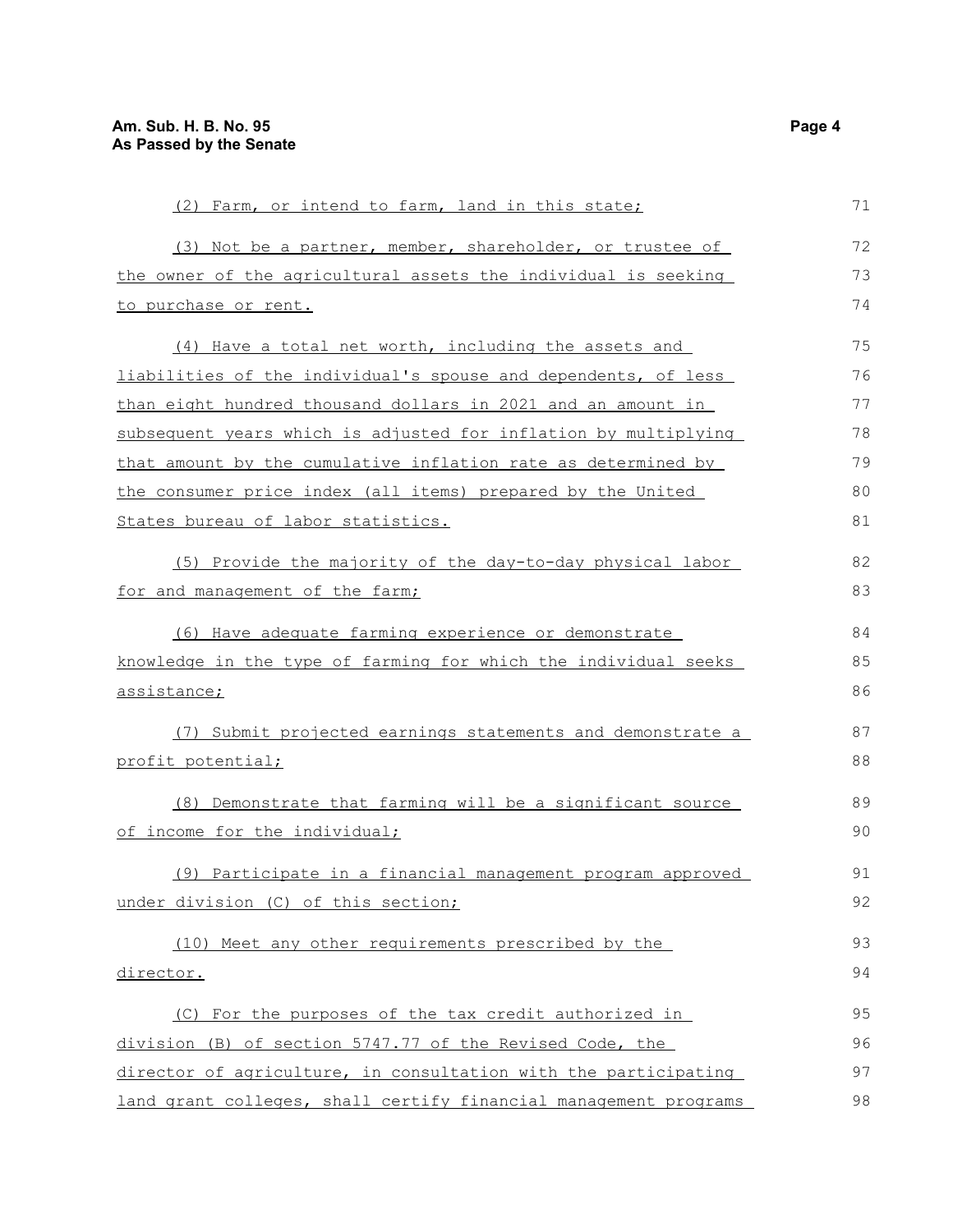| that would qualify a beginning farmer for the credit authorized  | 99  |
|------------------------------------------------------------------|-----|
| under that division. The director and colleges shall establish a | 100 |
| procedure for certifying such programs and shall maintain a list | 101 |
| of certified programs on the web site of the department of       | 102 |
| <u>agriculture.</u>                                              | 103 |
| (D) (1) The owner of agricultural assets who sells               | 104 |
| agricultural assets to a beginning farmer during the calendar    | 105 |
| year or who rents agricultural assets to a beginning farmer      | 106 |
| during the calendar year or in either of the two preceding       | 107 |
| calendar years may apply to the director of agriculture, on      | 108 |
| forms prescribed by the director, for a tax credit under         | 109 |
| division (A) of section 5747.77 of the Revised Code, provided,   | 110 |
| in the case of a rental, the asset is rented at prevailing       | 111 |
| community rates, as determined under the rules adopted under     | 112 |
| division (G) of this section. The application shall identify or  | 113 |
| include all of the following:                                    | 114 |
| (a) The name of the beginning farmer;                            | 115 |
| (b) The date the sale was made or the date the lease was         | 116 |
| entered into;                                                    | 117 |
| (c) If applying for the credit on the basis of the sale of       | 118 |
| an agricultural asset, the sale price of the asset;              | 119 |
| (d) If applying for the credit on the basis of renting an        | 120 |
| agricultural asset:                                              | 121 |
| (i) The duration of the lease;                                   | 122 |
| (ii) Proof that the asset is rented at prevailing                | 123 |
| community rates;                                                 | 124 |
| (iii) The amount, in cash equivalent, of the gross rental        | 125 |
| income received during the taxable year for which the credit is  | 126 |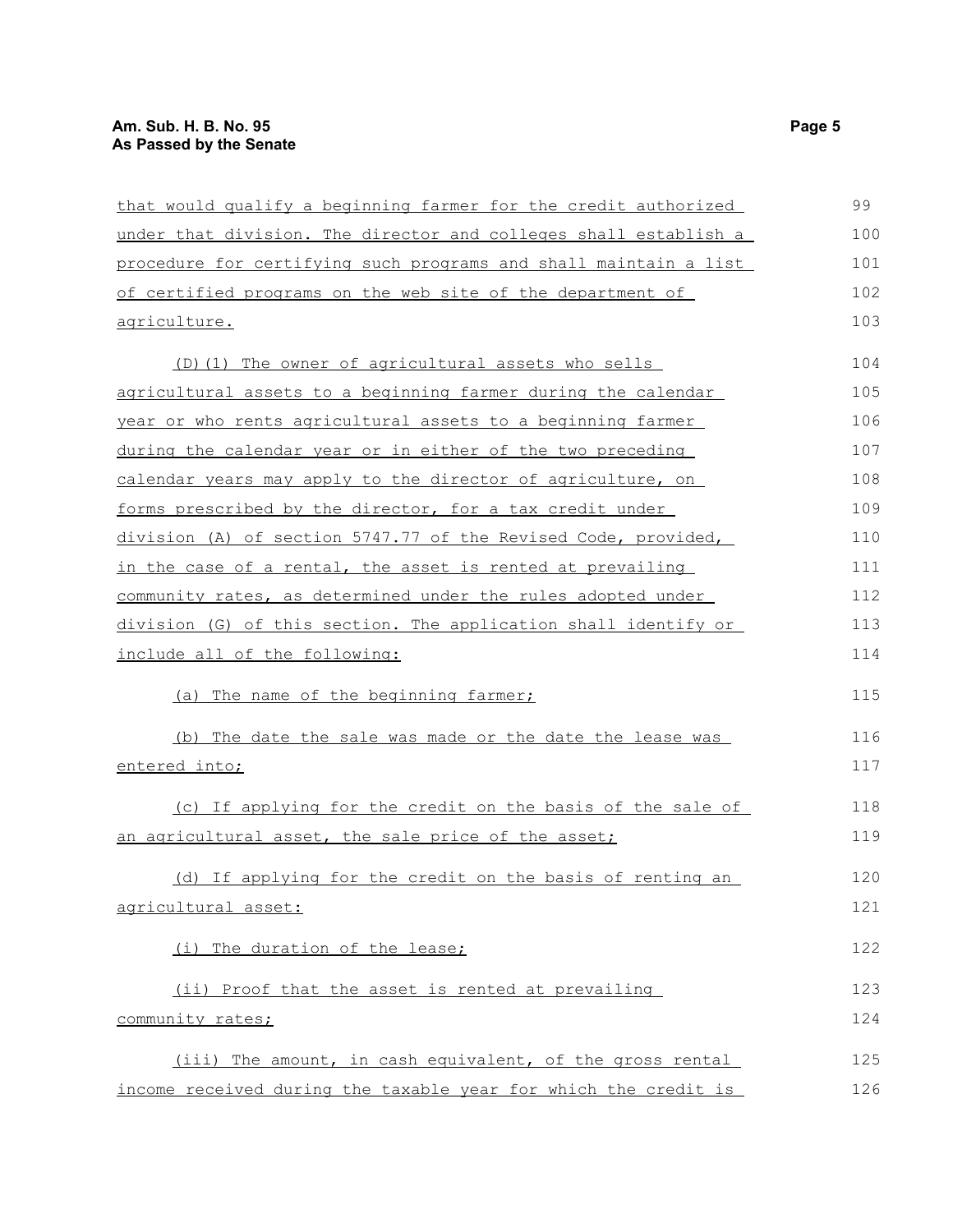sought; (iv) Whether the asset is rented pursuant to a share rent agreement. (2) The director shall approve an application received under this section if the director determines that the applicant is eligible for the credit and if awarding the credit would not cause the limit described in division (F) of this section to be exceeded. The director shall issue a tax credit certificate to an approved applicant listing the amount of the credit the applicant is authorized to claim under division (A) of section 5747.77 of the Revised Code, which shall equal three and ninetynine one-hundredths per cent of one of the following: (a) The sale price of the agricultural asset; (b) The gross rental income received during the calendar year pursuant to a rental agreement, provided the agreement was entered into on or after the first day of the second preceding calendar year; (c) The gross rental income received during the taxable year pursuant to a share rent agreement, provided the agreement was entered into on or after the first day of the second preceding calendar year. (E) A beginning farmer may apply to the director of agriculture, on forms prescribed by the director, for a tax credit under division (B) of section 5747.77 of the Revised Code equal to the cost the individual incurred during the calendar year for participating in a financial management program 127 128 129 130 131 132 133 134 135 136 137 138 139 140 141 142 143 144 145 146 147 148 149 150 151 152

approved under division (C) of this section or a substantially equivalent financial management program approved by the United States department of agriculture. The application shall include 153 154 155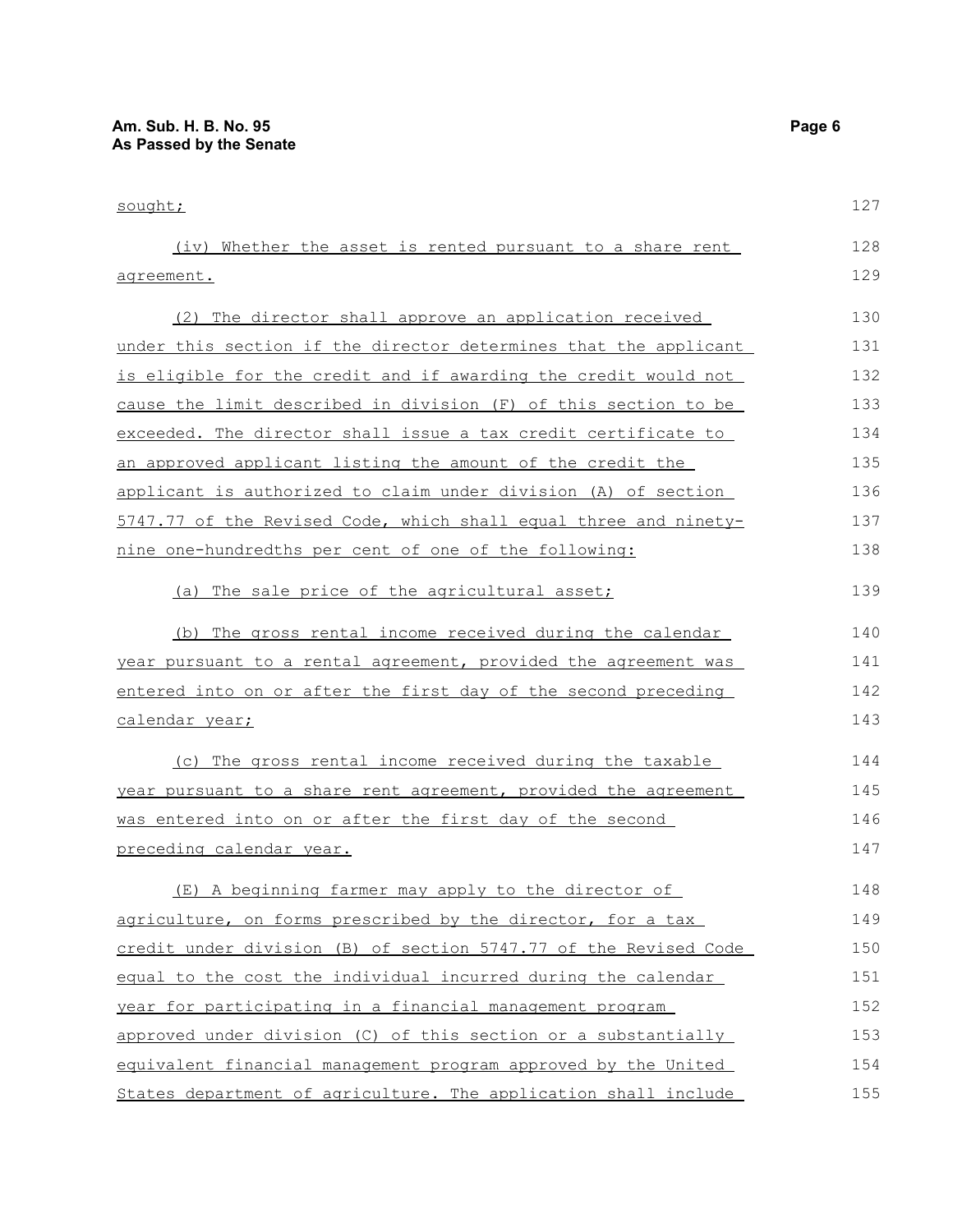| all of the following:                                            | 156 |
|------------------------------------------------------------------|-----|
| (1) The name and address of the financial management             | 157 |
| program;                                                         | 158 |
| (2) The costs the individual incurs for participating in         | 159 |
| that program;                                                    | 160 |
| (3) The date or dates the individual participated in that        | 161 |
| program.                                                         | 162 |
| The director shall approve an application received under         | 163 |
| this section if the director determines that the applicant is    | 164 |
| eligible for the credit and if awarding the credit would not     | 165 |
| cause the limit described in division (F) of this section to be  | 166 |
| exceeded. The director shall issue a tax credit certificate to   | 167 |
| an approved applicant listing the amount of the credit the       | 168 |
| applicant is authorized to claim under division (B) of section   | 169 |
| 5747.77 of the Revised Code.                                     | 170 |
| (F) The director may not issue more than ten million             | 171 |
| dollars in tax credit certificates under divisions (D) and (E)   | 172 |
| of this section. The director may not issue tax credit           | 173 |
| certificates under this section on or after the first day of     | 174 |
| January of the sixth calendar year beginning after the effective | 175 |
| date of this section.                                            | 176 |
| (G) The director of agriculture, in consultation with the        | 177 |
| tax commissioner, may adopt any rules necessary to administer    | 178 |
| this section, including a rule prescribing the method for        | 179 |
| determining prevailing community rental rates.                   | 180 |
| Sec. 4517.22. (A) As used in this section:                       | 181 |
| (1) "General market area" means the contiguous                   | 182 |

geographical area established by a motor vehicle show sponsor 183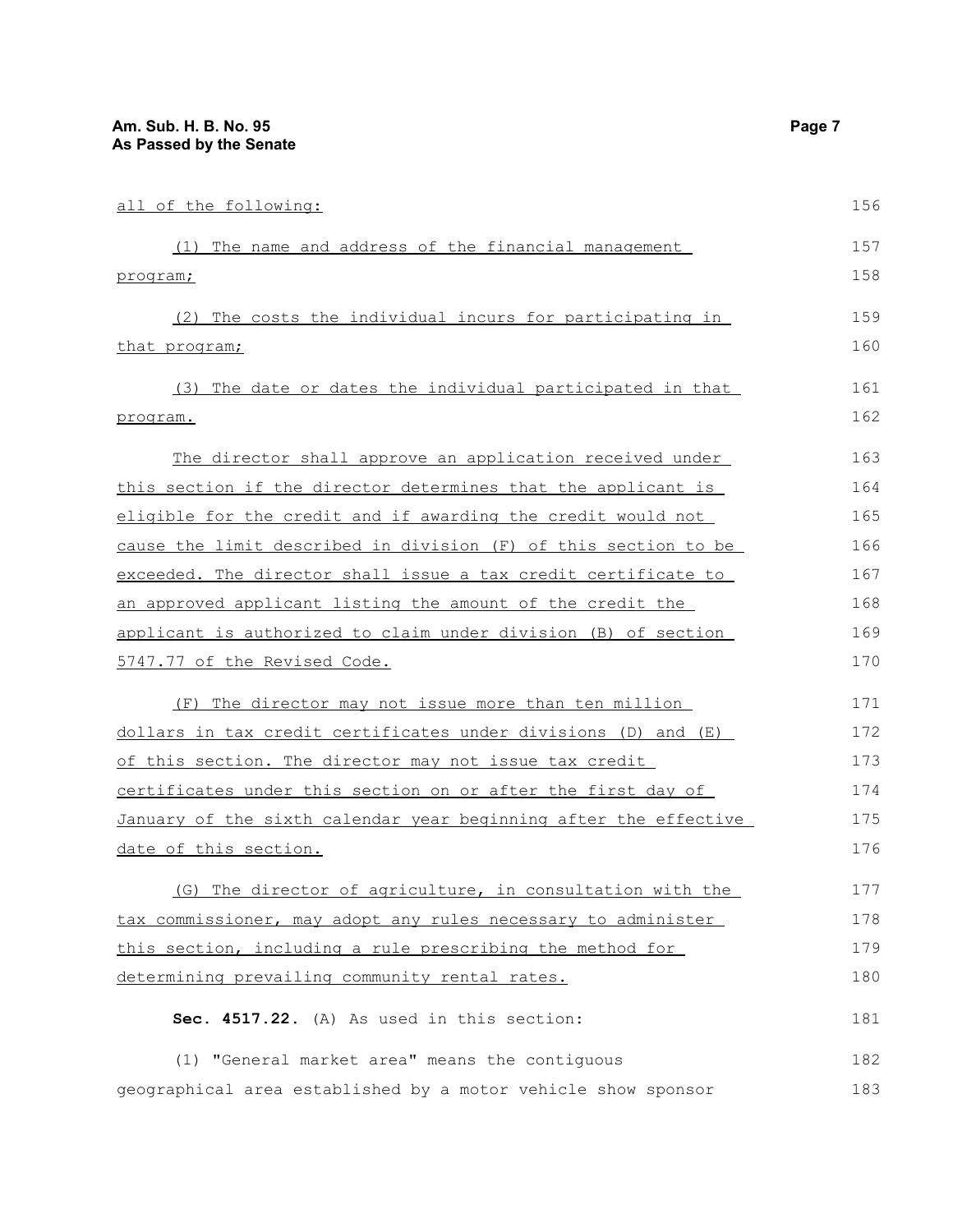that is based upon the size of the show and that does not unreasonably exclude any licensed new motor vehicle dealer. 184 185

(2) "Gross vehicle weight rating" means the unladenmaximum weight of while loaded at which a motor vehicle fully equippedcan safely operate as rated by its manufacturer. 186 187 188

(3) "Livestock trailer" means a new or used trailer designed by its manufacturer to be used to transport horses or to transport animals generally used for food or in the production of food, including cattle, sheep, goats, rabbits, poultry, swine, and any other animals included by the director of agriculture in rules adopted under section 901.72 of the Revised Code. 189 190 191 192 193 194 195

(4) "Major livestock show" means any show of livestock that is held at the Ohio state fairgrounds, is national in scope, and that continues for more than ten consecutive days. 196 197 198

(5) "Motor vehicle show" means a display of new motor vehicles that lasts not more than ten days by more than one new motor vehicle dealer dealing in competitive types of motor vehicles and that is authorized by the registrar of motor vehicles primarily to allow the general public an opportunity to compare and inspect a variety of makes and models simultaneously, test drive vehicles, and gain an understanding of new technology and available features. 199 200 201 202 203 204 205 206

(6) "Truck" has the same meaning as in section 4511.01 of the Revised Code. 207 208

(B) Any group of licensed new motor vehicle dealers may display motor vehicles at a motor vehicle show within the general market area assigned by the sponsor if, not less than thirty days before the planned opening date of the motor vehicle 209 210 211 212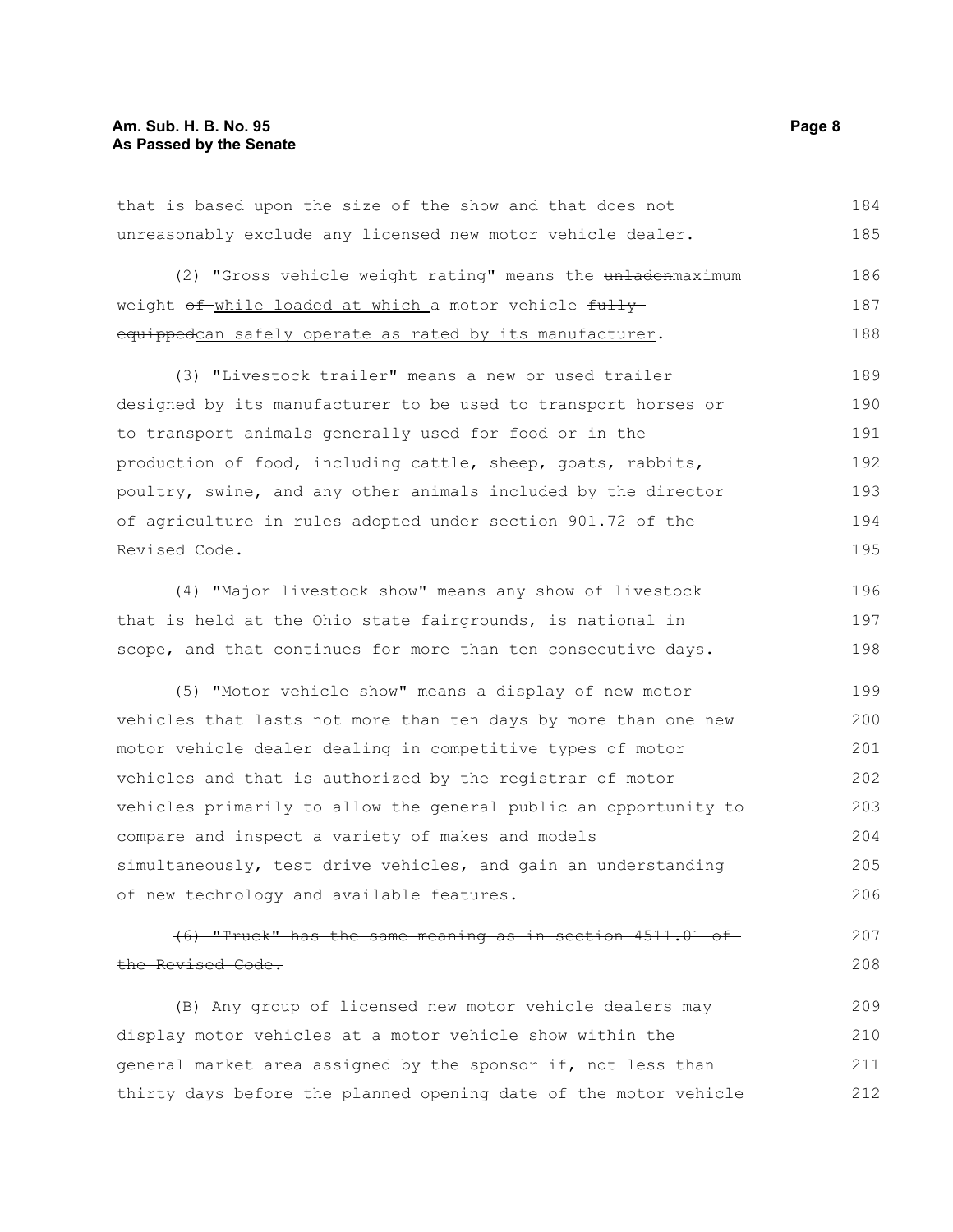## **Am. Sub. H. B. No. 95 Page 9 As Passed by the Senate**

show, the sponsor executes and files with the registrar an affidavit, in a form prescribed by the registrar, that certifies that all requirements of this section have been or will be met, as applicable. 213 214 215 216

If the registrar approves the affidavit, the registrar shall grant the sponsor permission to conduct the motor vehicle show. If the registrar determines that there is a deficiency in the affidavit, the registrar shall inform the sponsor of the deficiency as soon as possible after the registrar receives the affidavit so that the sponsor has the opportunity to remedy the deficiency. The registrar also shall describe with specificity the measures the sponsor is required to take in order to cure the deficiency. The sponsor shall return the corrected affidavit to the registrar not later than before the planned opening date of the motor vehicle show in order for the sponsor to be eligible to hold the show. If the registrar finds that the deficiency has been cured in the corrected affidavit, the registrar shall grant the sponsor permission to conduct the motor vehicle show. If the registrar finds that the deficiency has not been cured, the registrar shall deny the sponsor permission to conduct the motor vehicle show. 217 218 219 220 221 222 223 224 225 226 227 228 229 230 231 232 233

(C) No contracts shall be signed, deposits taken, or sales consummated at the location of a motor vehicle show. 234 235

(D) Any sponsor of a motor vehicle show or the sponsor's representative shall offer by mail an invitation to all new motor vehicle dealers dealing in competitive types of motor vehicles in the general market area to participate and display motor vehicles in the show. The sponsor or representative may offer a similar invitation to manufacturers or distributors. A copy of each invitation shall be retained by the sponsor for one 236 237 238 239 240 241 242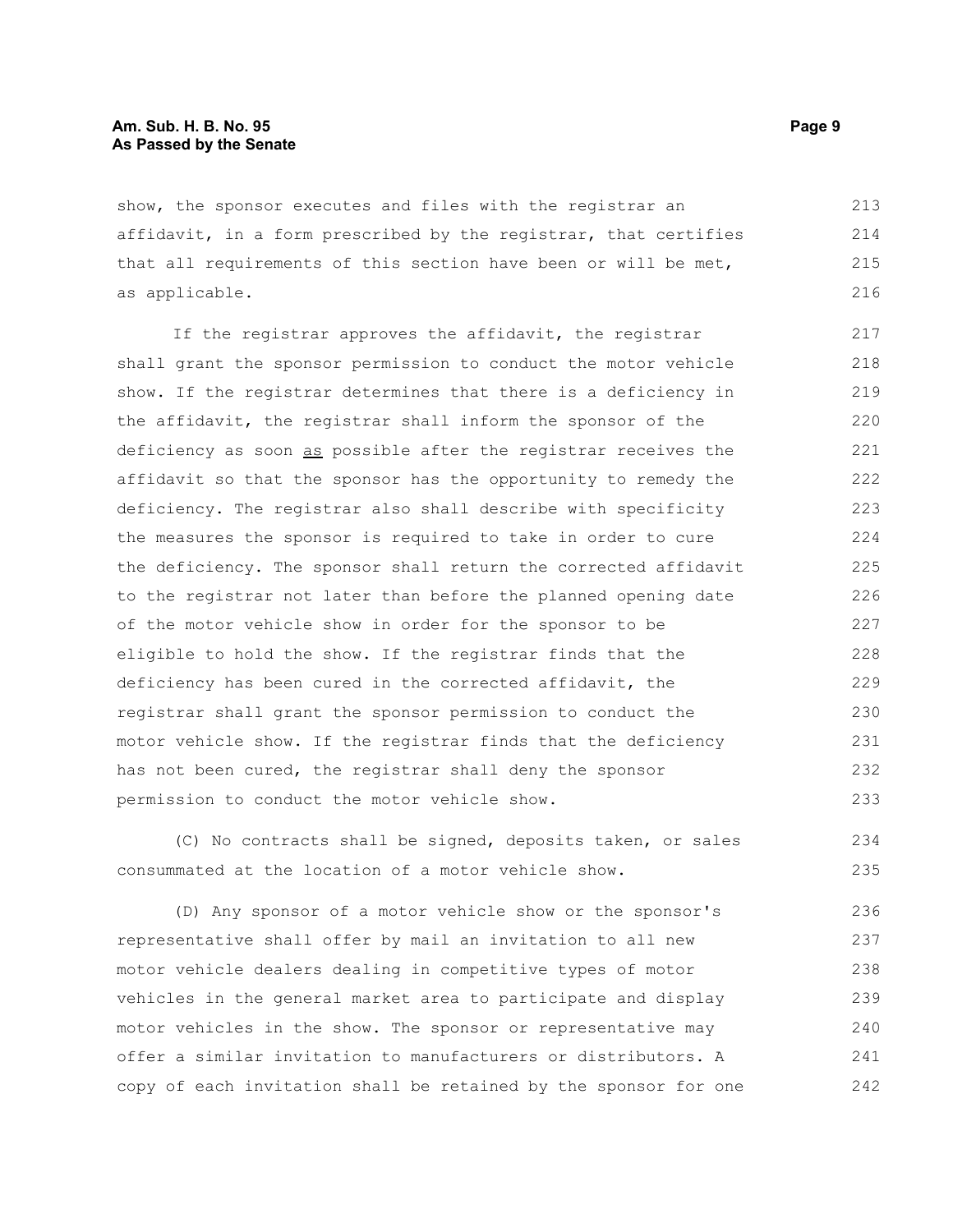year after the show.

(E) A manufacturer or distributor may hold in any public place a motor vehicle show at which only one motor vehicle is displayed, but no such single unit show shall be held unless the manufacturer or distributor executes and files with the registrar not less than thirty days before the show an affidavit, in a form prescribed by the registrar, that certifies that all requirements of this section have been or will be met, as applicable, and subsequently receives approval of that affidavit from the registrar. 244 245 246 247 248 249 250 251 252

(F) The registrar shall not grant permission for any motor vehicle show to be held, unless it is proven to the registrar's satisfaction that no attempt is being made to circumvent the provisions of sections 4517.01 to 4517.45 of the Revised Code.

(G) Nothing contained in this section shall be construed as prohibiting the taking of orders for nonmotorized recreational vehicles as defined in section 4501.01 of the Revised Code at sports or camping shows. 257 258 259 260

(H) No motor vehicle dealer, motor vehicle leasing dealer, motor vehicle auction owner, or distributor licensed under sections 4517.01 to 4517.45 of the Revised Code shall display a motor vehicle at any place except the dealer's, owner's, or distributor's licensed location, unless the dealer, owner, or distributor first obtains permission from the registrar and complies with the applicable rules of the motor vehicle dealers board or the display is authorized pursuant to section 4517.221 of the Revised Code. 261 262 263 264 265 266 267 268 269

(I) Nothing contained in this section shall be construed as prohibiting the display of, the taking of orders for, or the 270 271

243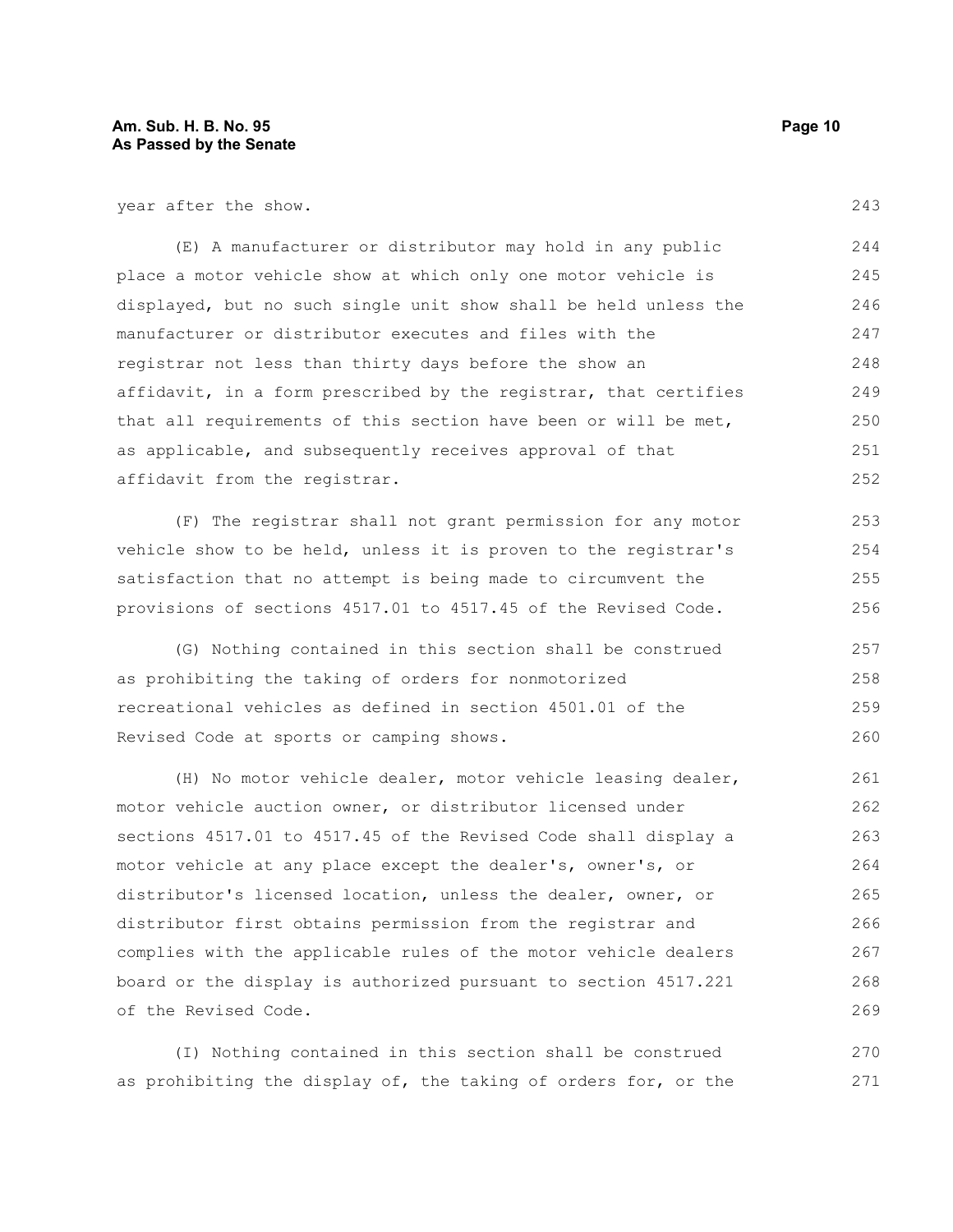#### **Am. Sub. H. B. No. 95 Page 11 As Passed by the Senate**

sale of, livestock trailers at livestock and agricultural shows, including county fairs. Notwithstanding section 4517.03 of the Revised Code, livestock trailers may be sold at livestock and agricultural shows, including county fairs, as permitted by this division. 272 273 274 275 276

(J) Notwithstanding any provision of this section to the contrary, for a period not to exceed thirty days, contracts may be signed, deposits taken, and sales consummated at the location of a motor vehicle show where the if all of the following apply: 277 278 279 280

(1) The motor vehicles involved are horse trailers or towing motor vehicles that are trucks and have a gross vehicle weight rating of six thousand eight hundred pounds or more-thanthree-quarters of a ton, the. 281 282 283 284

(2) The motor vehicle show is being held as part of or in connection with a major livestock show $\tau$  the.

(3) The licensed new motor vehicle dealers involved have complied with the applicable requirements of this section, and the. 287 288 289

(4) The registrar has granted permission for the motor vehicle show in accordance with division (F) of this section. 290 291

(K)(1) Notwithstanding division (H) of this section, if, pursuant to division (B) of this section, the registrar has granted a show representative permission to hold a motor vehicle show at the annual fair of a county or independent agricultural society and if the society files a certification under division (K)(2) of this section, a new motor vehicle dealer may display motor vehicles at that annual fair even if no other new motor vehicle dealer displays competitive makes and models at the fair. 292 293 294 295 296 297 298 299 300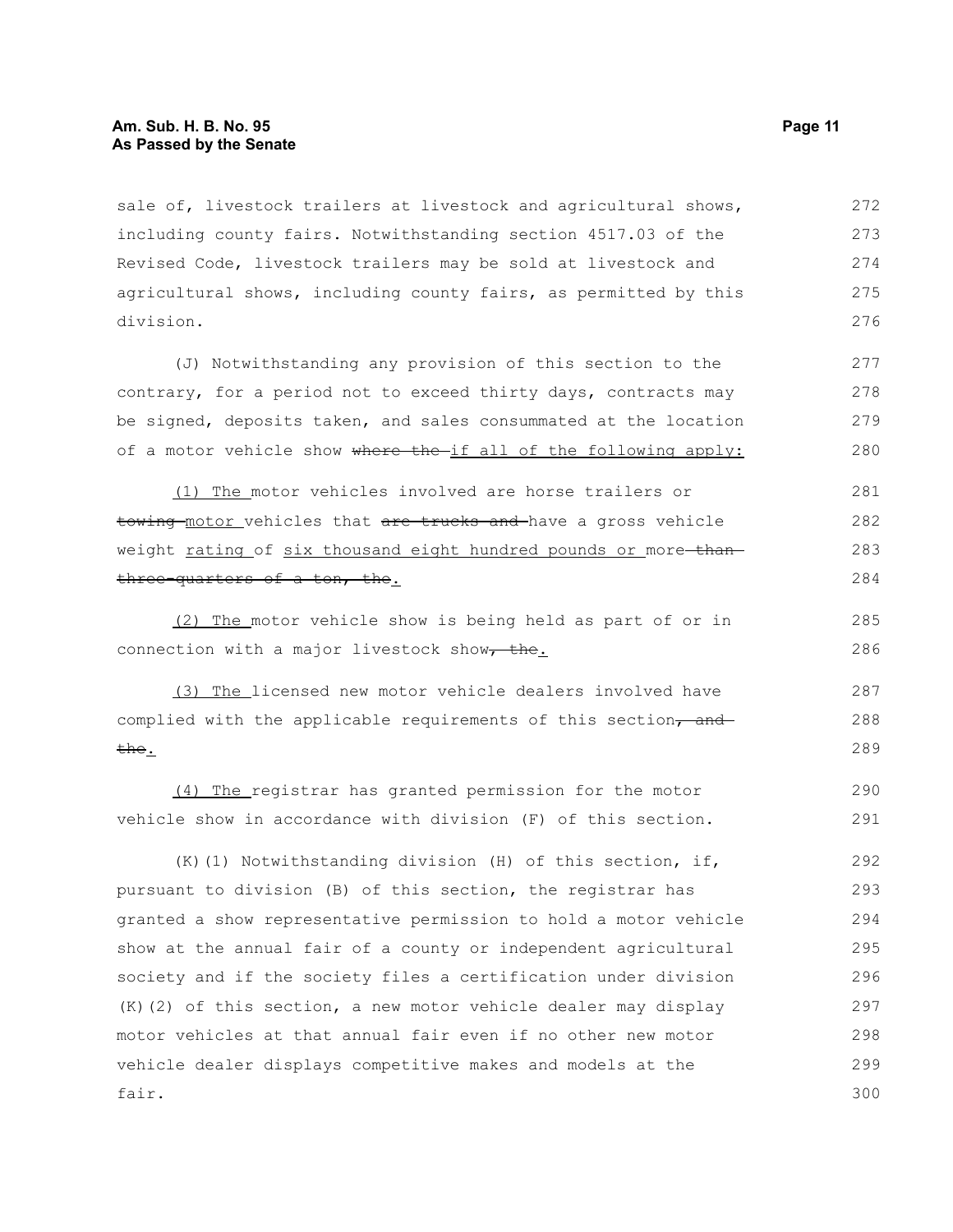| (2) To obtain a waiver under division $(K)$ (1) of this                 | 301 |
|-------------------------------------------------------------------------|-----|
| section, a county or independent agricultural society shall             | 302 |
| certify all of the following:                                           | 303 |
| (a) That an invitation was sent to all new motor vehicle                | 304 |
| dealers within the county where the fair is held;                       | 305 |
| (b) That the terms of the invitation were reasonable and                | 306 |
| nondiscriminatory;                                                      | 307 |
| (c) That only one new motor vehicle dealer accepted the                 | 308 |
| invitation.                                                             | 309 |
| $(L)$ (1) Until six months after <del>-the effective date of this</del> | 310 |
| amendment March 23, 2015, whoever violates this section or              | 311 |
| section 4517.221 of the Revised Code is guilty of a misdemeanor         | 312 |
| of the fourth degree.                                                   | 313 |
| (2) The board shall adopt rules establishing the amount of              | 314 |
| a penalty for a violation of this section or section 4517.221 of        | 315 |
| the Revised Code, which shall not exceed one thousand dollars           | 316 |
| for each violation.                                                     | 317 |
| (3) Beginning six months after-the effective date of this-              | 318 |
| amendment March 23, 2015, after finding, pursuant to                    | 319 |
| adjudication conducted in accordance with Chapter 119. of the           | 320 |
| Revised Code, that a person has violated this section or section        | 321 |
| 4517.221 of the Revised Code, the board may order the person to         | 322 |
| pay an administrative penalty described in division (L) (2) of          | 323 |
| this section for each violation in accordance with the rule             | 324 |
| adopted by the board.                                                   | 325 |

(4) For purposes of the administrative penalties described in divisions (L)(2) and (3) of this section, each sale that occurs in violation of this section or section 4517.221 of the Revised Code and each day that a violation occurs or continues 326 327 328 329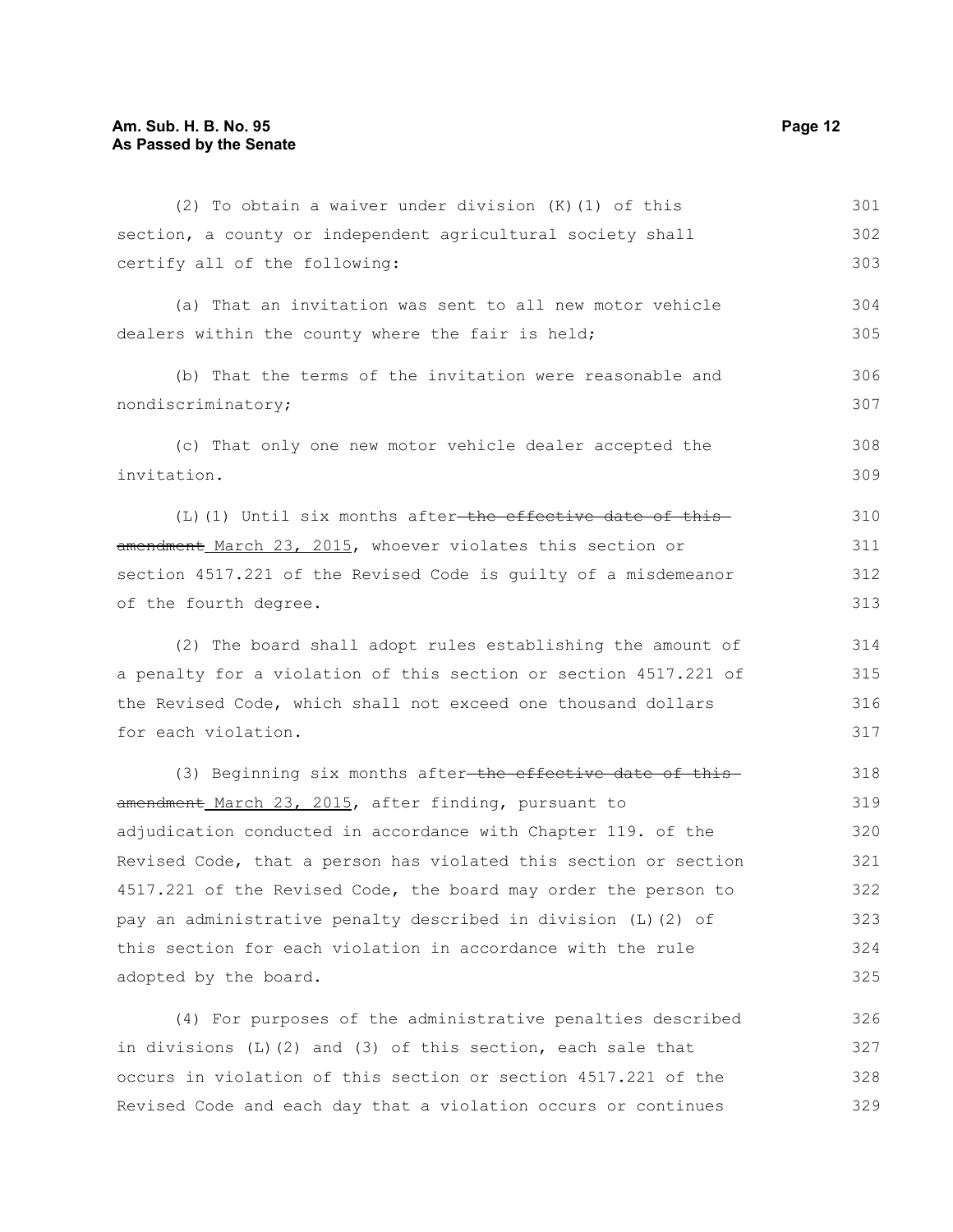to occur constitutes a separate violation.

(5) All penalties collected pursuant to division (L)(3) of this section shall be paid to the title defect rescission fund established in section 1345.52 of the Revised Code. 331 332 333

**Sec. 5709.911.** (A)(1) A municipal corporation, township, or county that has enacted an ordinance or resolution under section 5709.40, 5709.41, 5709.45, 5709.73, or 5709.78 of the Revised Code or that has entered into an agreement referred to in section 725.02 or 1728.07 of the Revised Code may file an application for exemption under those sections in the same manner as other real property tax exemptions, notwithstanding the indication in division (A) of section 5715.27 of the Revised Code that the owner of the property may file the application. An application for exemption may not be filed by a municipal corporation, township, or county for an exemption of a parcel under section 5709.40, 5709.73, or 5709.78 of the Revised Code if the property owner excludes the property from such exemption as provided in that section. 334 335 336 337 338 339 340 341 342 343 344 345 346 347

(2) Except as provided in division (B) of this section, if the application for exemption under section 725.02, 1728.10, 5709.40, 5709.41, 5709.45, 5709.73, or 5709.78 of the Revised Code is filed by a municipal corporation, township, or county and more than one real property tax exemption applies by law to the property or a portion of the property, both of the following apply:

(a) An exemption granted under section 725.02, 1728.10, 5709.40, 5709.41, 5709.45, 5709.73, or 5709.78 of the Revised Code shall be subordinate to an exemption with respect to the property or portion of the property granted under any other provision of the Revised Code. 355 356 357 358 359

330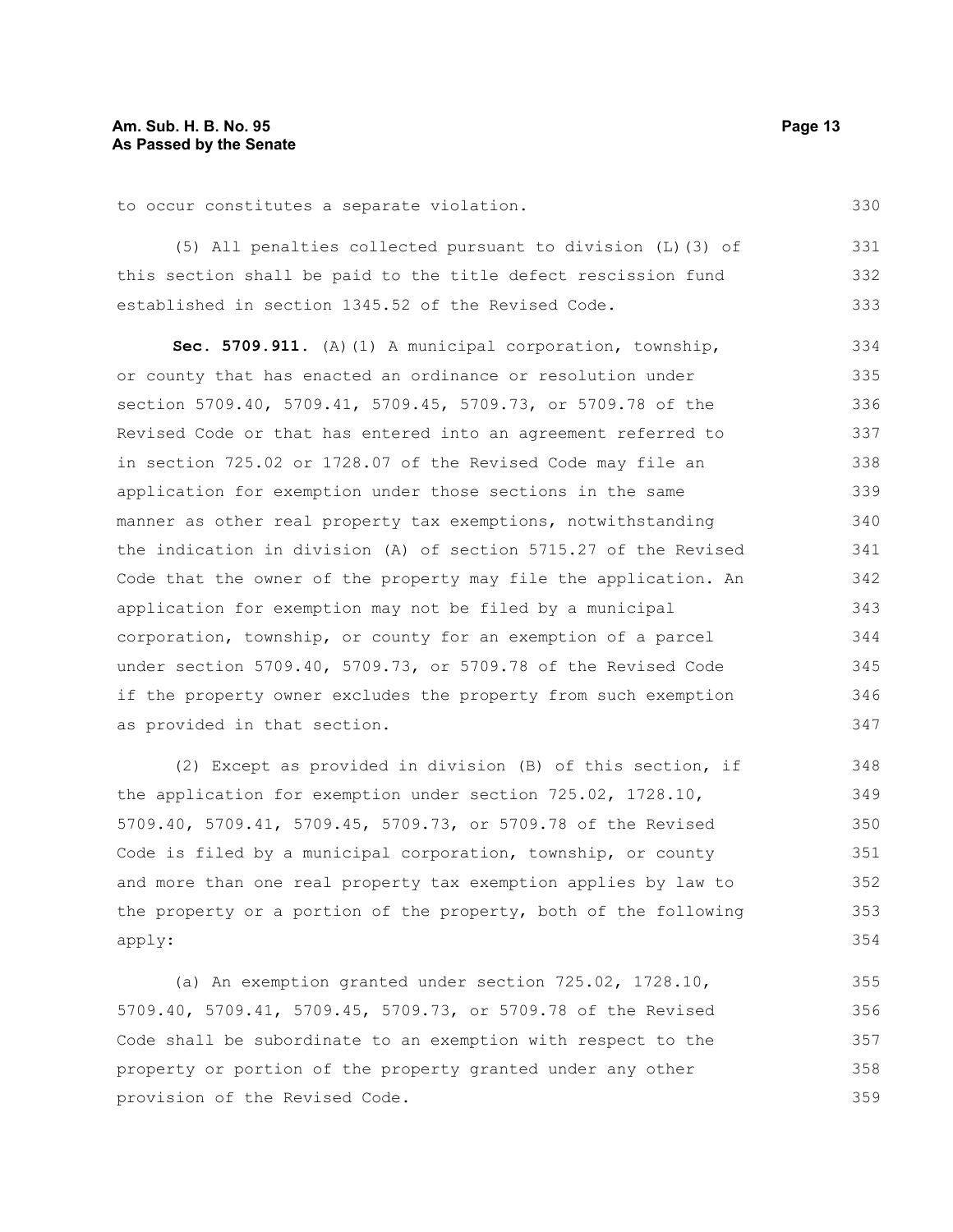## **Am. Sub. H. B. No. 95 Page 14 As Passed by the Senate**

(b) Neither service payments in lieu of taxes under section 725.04, 5709.42, 5709.46, 5709.74, or 5709.79 of the Revised Code, nor service charges in lieu of taxes under section 1728.11 or 1728.111 of the Revised Code, shall be required with respect to the property or portion of the property that is exempt from real property taxes under that other provision of the Revised Code during the effective period of the exemption. 360 361 362 363 364 365 366

(B)(1) If the application for exemption under section 725.02, 1728.10, 5709.40, 5709.41, 5709.45, 5709.73, or 5709.78 of the Revised Code is filed by the owner of the property or by a municipal corporation, township, or county with the owner's written consent attached to the application, and if more than one real property tax exemption applies by law to the property or a portion of the property, no other exemption shall be granted for the portion of the property already exempt under section 725.02, 1728.10, 5709.40, 5709.41, 5709.45, 5709.73, or 5709.78 of the Revised Code unless the municipal corporation, township, or county that enacted the authorizing ordinance or resolution for the earlier exemption provides its duly authorized written consent to the subsequent exemption by means of a duly enacted ordinance or resolution. 367 368 369 370 371 372 373 374 375 376 377 378 379 380

(2) If the application for exemption under section 725.02, 1728.10, 5709.40, 5709.41, 5709.45, 5709.73, or 5709.78 of the Revised Code is filed by a municipal corporation, township, or county and approved by the tax commissioner, if the owner of the property subsequently provides written consent to the exemption and the consent is filed with the tax commissioner, and if more than one real property tax exemption applies by law to the property or a portion of the property, no other exemption shall be granted for the portion of the property already exempt under section 725.02, 1728.10, 5709.40, 5709.41, 5709.45, 5709.73, or 381 382 383 384 385 386 387 388 389 390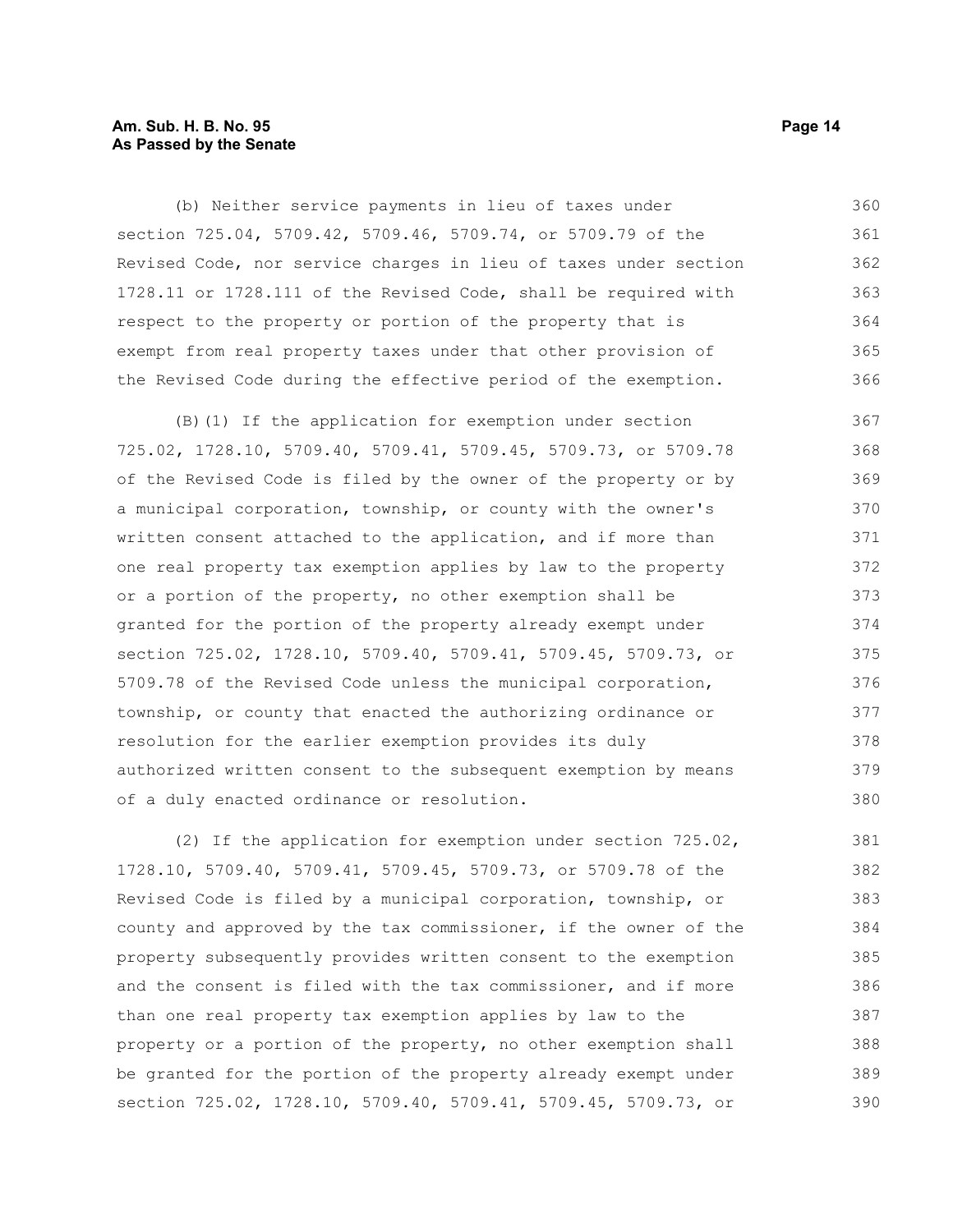## **Am. Sub. H. B. No. 95 Page 15 As Passed by the Senate**

5709.78 of the Revised Code unless the municipal corporation, township, or county that enacted the authorizing ordinance or resolution for the earlier exemption provides its duly authorized written consent to the subsequent exemption by means of a duly enacted ordinance or resolution. 391 392 393 394 395

 $(C)$  (1) (C) After the tax commissioner has approved or partially approved an application for exemption filed by or with the consent of a property owner under the circumstances described in division (B)(1) of this section or if a property owner subsequently provides written consent to an exemption under the circumstances described in division (B)(2) of this section, the municipal corporation, township, county, or property owner shall file a notice one of the following with the county recorder for the county in which the property is located: 396 397 398 399 400 401 402 403 404

(1) A notice that clearly identifies the property and the owner of the property and states that the property, regardless of future use or ownership, remains liable for any service payments or service charges required by the exemption until the terms of the exemption have been satisfied, unless the municipal corporation, township, or county consents to the subsequent exemption and relinquishes its right to collect the service payments or service charges as provided in division (B)(1) or (2) of this section, as applicable; 405 406 407 408 409 410 411 412 413

(2) An agreement, declaration, or covenant by which the owner of the property subject to the exemption binds the owner and the property, regardless of future use or ownership, to the obligation to make service payments or service charges in lieu of taxes as required by the exemption until the terms of the exemption have been satisfied, unless the municipal corporation, township, or county consents to the subsequent exemption and 414 415 416 417 418 419 420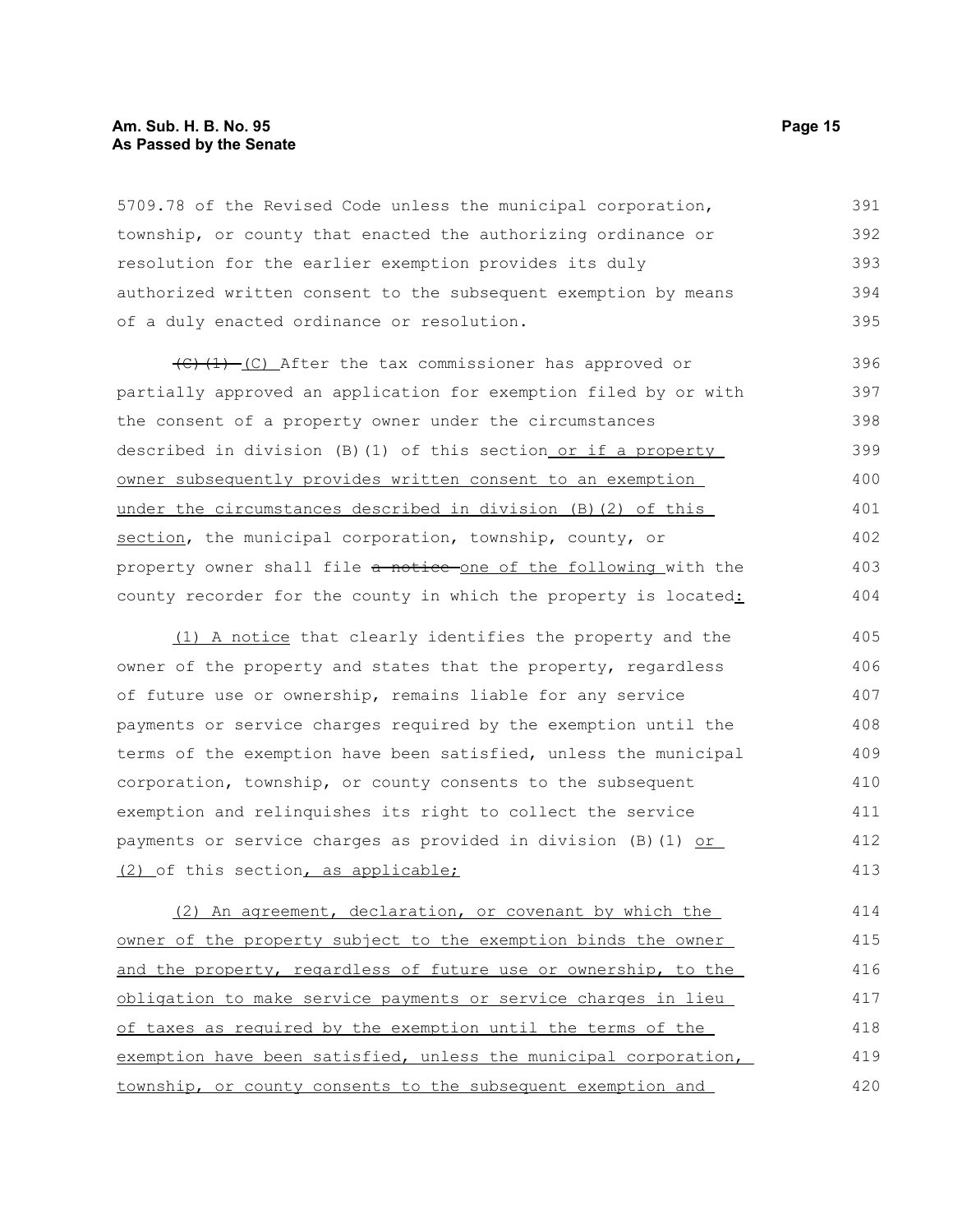| relinquishes its right to collect the service payments or        | 421 |
|------------------------------------------------------------------|-----|
| service charges as provided in division (B) (1) or (2) of this   | 422 |
| section, as applicable.                                          | 423 |
| The county recorder's office shall charge a fee of               | 424 |
| fourteen dollars to record the notice, agreement, declaration,   | 425 |
| or covenant, the proceeds of which shall be retained by the      | 426 |
| county.                                                          | 427 |
| (2) If a property owner subsequently provides written-           | 428 |
| consent to an exemption under the circumstances described in-    | 429 |
| division (B)(2) of this section, the municipal corporation,      | 430 |
| township, county, or property owner shall file notice with the-  | 431 |
| county recorder for the county in which the property is located  | 432 |
| that clearly identifies the property and the owner of the-       | 433 |
| property and states that the property, regardless of future use  | 434 |
| or ownership, remains liable for any service payments or service | 435 |
| charges required by the exemption until the terms of the-        | 436 |
| exemption have been satisfied, unless the municipal corporation, | 437 |
| township, or county consents to the subsequent exemption and     | 438 |
| relinquishes its right to collect the service payments or-       | 439 |
| service charges as provided in division (B) (2) of this section. | 440 |
| The county recorder's office shall charge a fee of fourteen      | 441 |
| dollars to record the notice, the proceeds of which shall be-    | 442 |
| retained by the county.                                          | 443 |
| (D) Upon filing of the notice, agreement, declaration, or        | 444 |
| covenant with the county recorder, the provisions of division    | 445 |
| (B) of this section are binding on all future owners of the      | 446 |
| property or portion of the property, regardless of how the       | 447 |
|                                                                  |     |

property is used. Failure to file the a notice, agreement, declaration, or covenant with the county recorder relieves future owners of the property from the obligation to make 448 449 450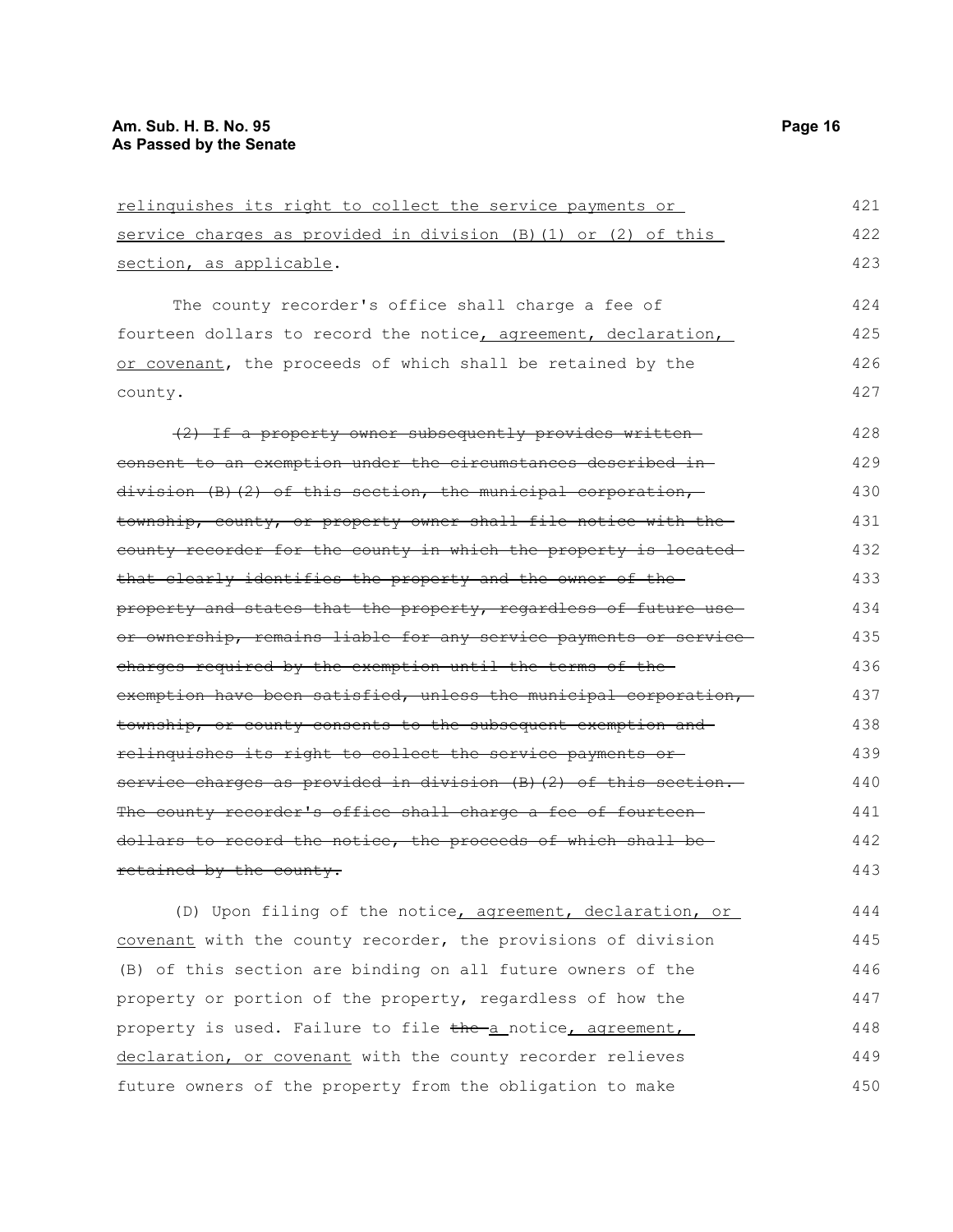## **Am. Sub. H. B. No. 95 Page 17 As Passed by the Senate**

service payments in lieu of taxes under section 725.04, 5709.42, 5709.46, 5709.74, or 5709.79 of the Revised Code or service charges in lieu of taxes under section 1728.11 or 1728.111 of the Revised Code, if the property or a portion of the property later qualifies for exemption under any other provision of the Revised Code. Failure to file the a notice, agreement, declaration, or covenant does not, however, relieve the owner of the property, at the time the application for exemption is filed, from making those payments or charges. 451 452 453 454 455 456 457 458 459

Sec. 5709.916. (A) As used in this section, "incentive district ordinance" means an ordinance adopted under division (C) of section 5709.40 of the Revised Code. 460 461 462

(B) Notwithstanding any contrary provision of section 5709.40, 5709.41, 5709.42, 5709.43, or 5709.911 of the Revised Code, divisions (C) and (D) of this section apply to any exemption granted by a municipal corporation by an ordinance adopted under division (B) of section 5709.40 or section 5709.41 of the Revised Code before March 1, 2022, declaring improvements to one or more parcels of real property located within an existing incentive district, created by an incentive district ordinance adopted by the same municipal corporation, to be a public purpose and concurrently exempting a percentage of such improvements from real property taxation. 463 464 465 466 467 468 469 470 471 472 473

(C) For the period that the exemptions are concurrent under division (B) of this section: 474 475

(1) With respect to improvements exempted under only the incentive district ordinance, the exemption percentage, any payments required to a city, local, or exempted village school district or county, and the purposes for which the remaining service payment revenue is used shall be determined based on 476 477 478 479 480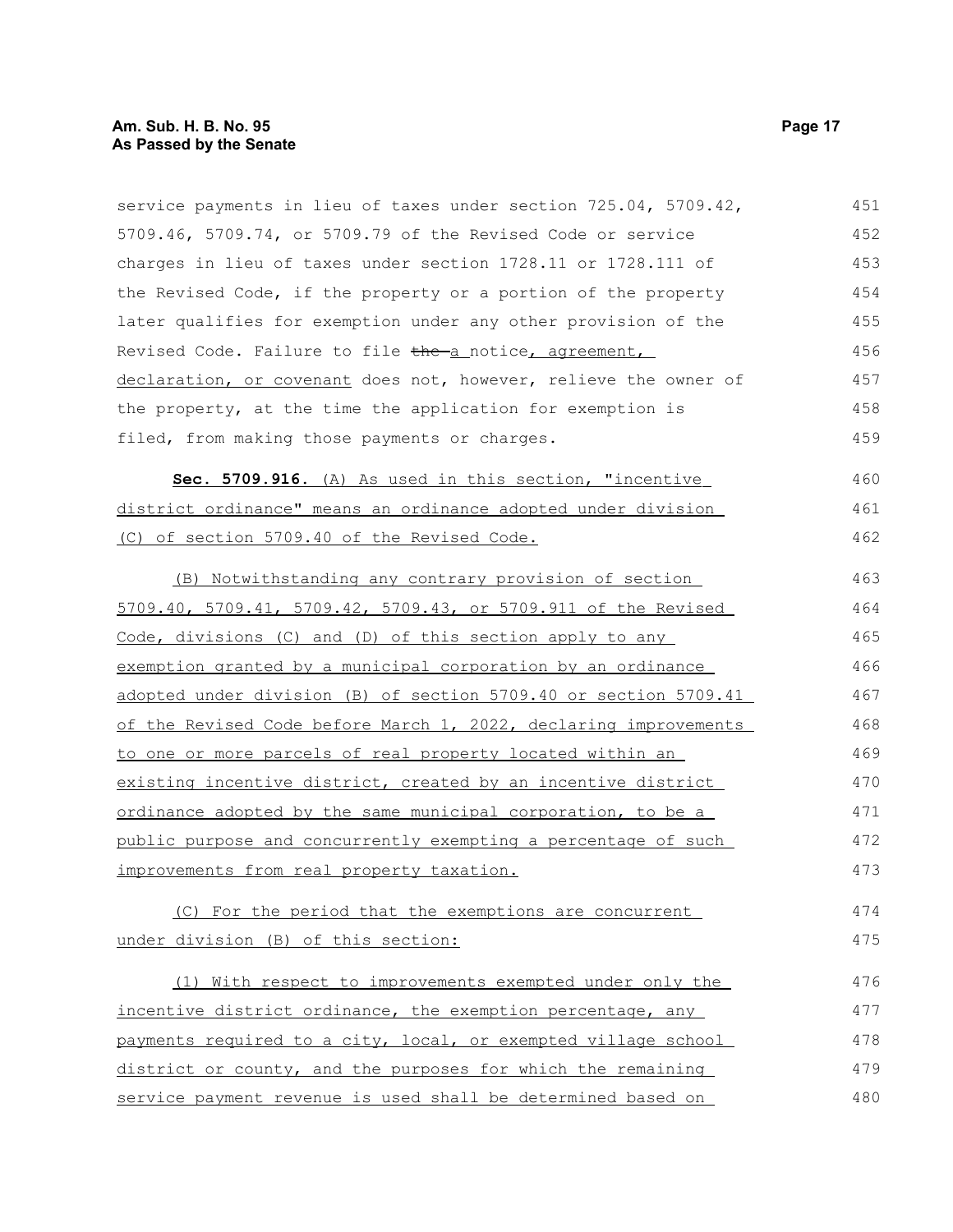| (2) With respect to improvements that are concurrently           | 482 |
|------------------------------------------------------------------|-----|
| exempt under both the incentive district ordinance and the       | 483 |
| subsequent ordinance adopted as specified under division (B) of  | 484 |
| this section, the exemption percentage equals the sum of the     | 485 |
| exemption percentages authorized by each such ordinance, not to  | 486 |
| exceed one hundred per cent. Service payments shall be collected | 487 |
| under section 5709.42 of the Revised Code based on that          | 488 |
| cumulative exemption percentage. The service payment revenue,    | 489 |
| net of any required payments to city, local, or exempted village | 490 |
| school districts or counties, shall first be directed and used   | 491 |
| in accordance with the ordinance that authorizes the dominant    | 492 |
| exemption, as determined under division (D) of this section. If  | 493 |
| the dominant exemption is less than one hundred per cent, the    | 494 |
| service payment revenue attributed to the remaining portion of   | 495 |
| the exempt improvements shall be distributed and used in         | 496 |
| accordance with the ordinance that authorizes the subordinate    | 497 |
| exemption, as determined under division (D) of this section.     | 498 |
| (3) The property owner shall not be required to pay as           | 499 |

service payments in lieu of taxes under section 5709.42 of the Revised Code an amount that is greater than the amount of real property taxes the owner would have been required to pay on the improvements exempted by the incentive district ordinance and the subsequent ordinance adopted as specified under division (B) of this section. Division (C)(3) of this section does not apply to "minimum service payment obligations," as defined in section 5709.91 of the Revised Code. 500 501 502 503 504 505 506 507

(D) For purposes of division (C) of this section: (1) If one application for exemption is filed by the 508 509

municipal corporation, as described in division (A) of section 510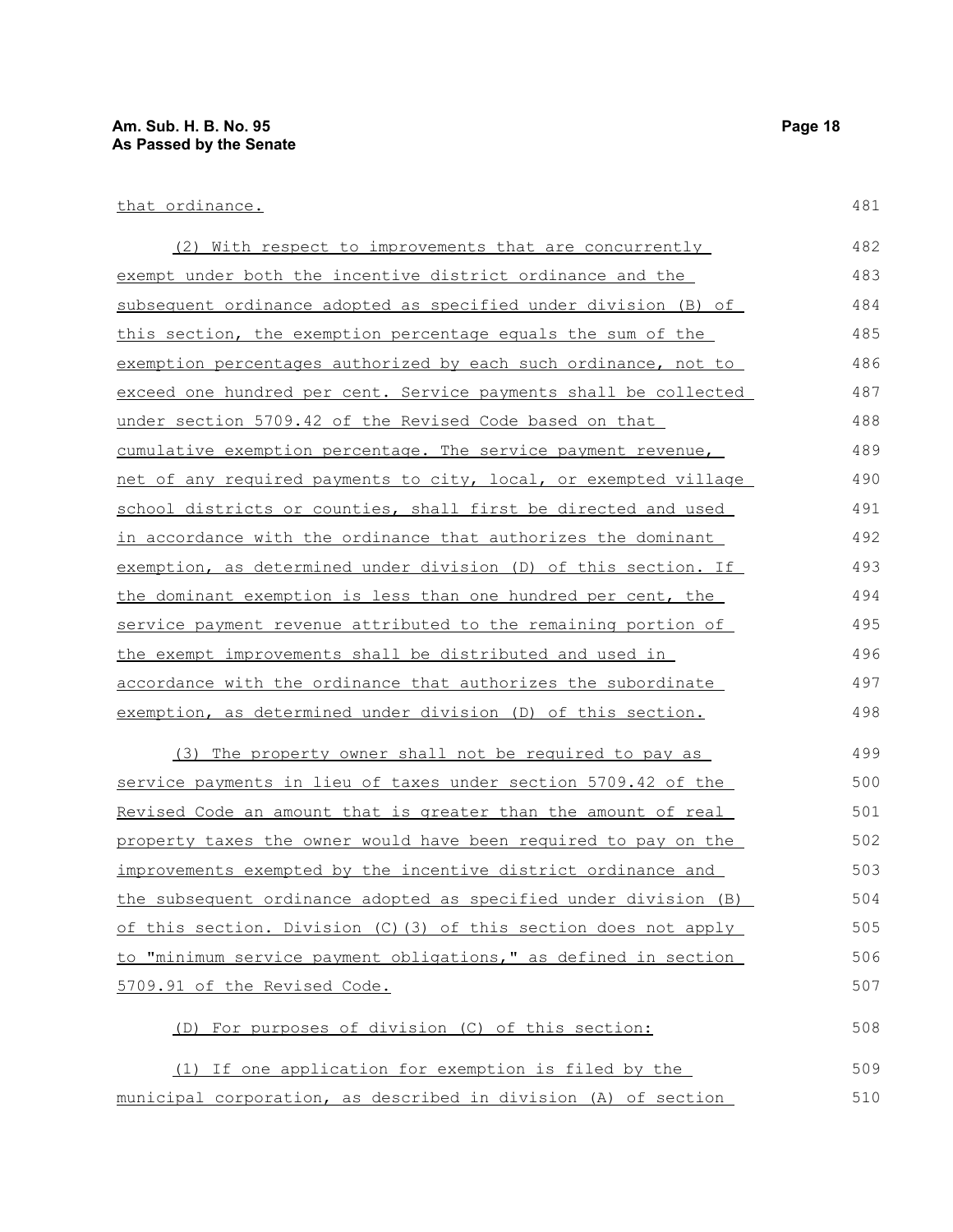| 5709.911 of the Revised Code, without written consent of the     | 511 |
|------------------------------------------------------------------|-----|
| property owner and the other application for exemption is filed  | 512 |
| by the property owner or with the property owner's consent, as   | 513 |
| described in division (B) (1) or (2) of section 5709.911 of the  | 514 |
| Revised Code, the exemption granted or sought in the application | 515 |
| filed or consented to by the owner is dominant, and the          | 516 |
| exemption granted or sought in the application filed by the      | 517 |
| municipal corporation without the owner's consent is             | 518 |
| subordinate.                                                     | 519 |
| (2) If both applications for exemption are filed by the          | 520 |
| municipal corporation, as described in division (A) of section   | 521 |
| 5709.911 of the Revised Code, without written consent of the     | 522 |
| property owner, the most recently authorized exemption is        | 523 |
| dominant, and the earlier authorized exemption is subordinate.   | 524 |
| (3) If both applications for exemption are filed by the          | 525 |
| property owner or with the property owner's consent, as          | 526 |
| described in division (B)(1) or (2) of section 5709.911 of the   | 527 |
| Revised Code, the most recently authorized exemption is          | 528 |
| dominant, and the earlier authorized exemption is subordinate.   | 529 |
| (E) On and after March 1, 2022, an ordinance adopted under       | 530 |
| division (B) or (C) of section 5709.40 or section 5709.41 of the | 531 |
| Revised Code exempting improvements to a parcel from real        | 532 |
| property taxation terminates and replaces any prior exemption of | 533 |
| improvements to the same parcel authorized by a previous         | 534 |
| ordinance adopted by the same municipal corporation under        | 535 |
| division (B) or (C) of section 5709.40 or section 5709.41 of the | 536 |
| Revised Code, regardless of whether the application for          | 537 |
| exemption under either or both ordinances was filed by, or with  | 538 |
| the consent of, the property owner. A municipal ordinance        | 539 |
| adopted under division (B) or (C) of section 5709.40 or section  | 540 |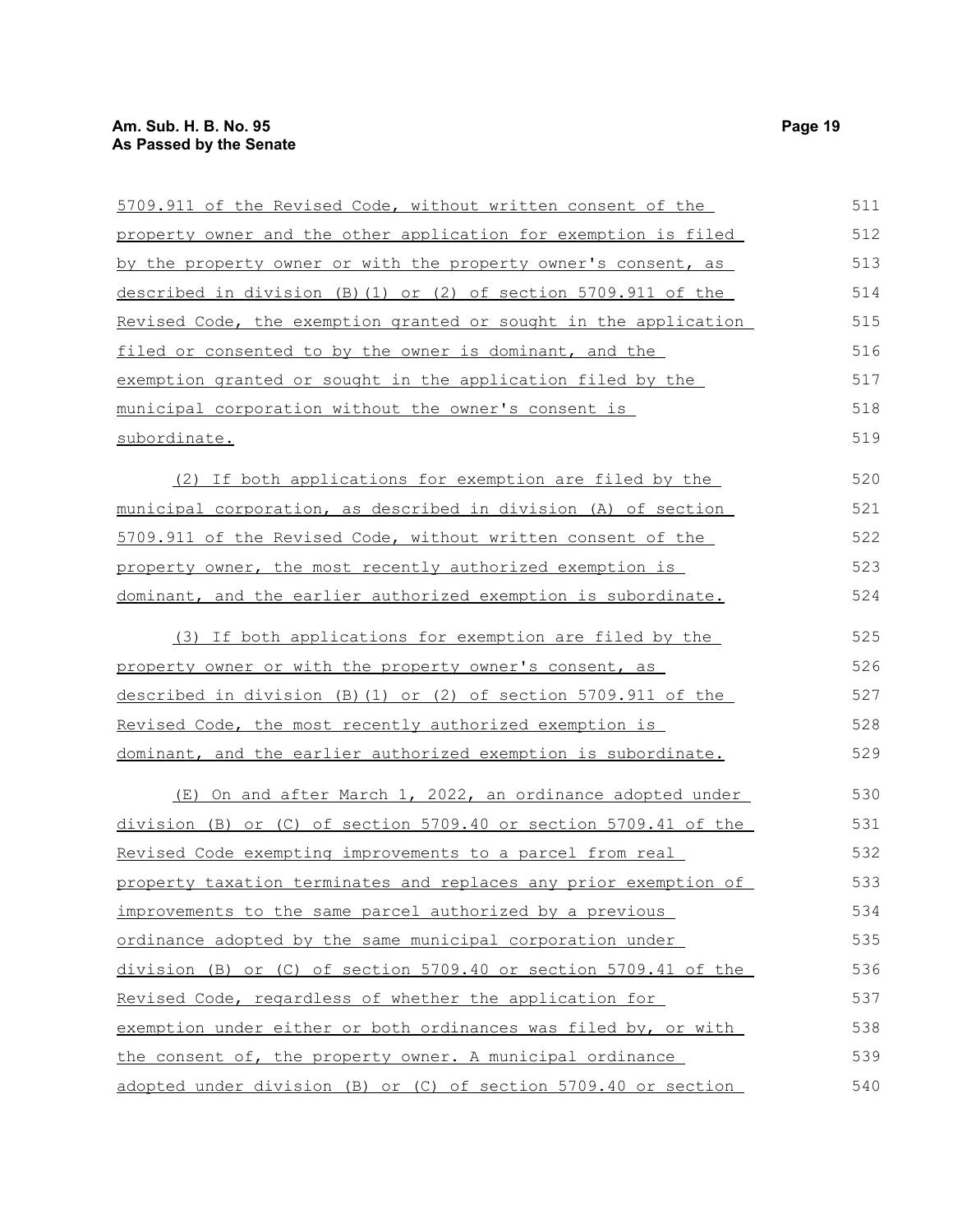| 5709.41 of the Revised Code before that date may terminate and  | 541 |
|-----------------------------------------------------------------|-----|
| replace a prior exemption of improvements to the same parcel by | 542 |
| the same municipal corporation in the manner prescribed by this | 543 |
| division if the ordinance clearly expresses that intent.        | 544 |
| Sec. 5747.77. (A) There is hereby allowed a nonrefundable       | 545 |
| credit against a taxpayer's aggregate liability under section   | 546 |
| 5747.02 of the Revised Code for a taxpayer that is issued a     | 547 |
| credit certificate under division (D) of section 901.61 of the  | 548 |
| Revised Code. The credit shall be claimed for the taxable year  | 549 |
| during which the certificate is issued.                         | 550 |
| The credit shall be claimed in the order required under         | 551 |
| section 5747.98 of the Revised Code. If a credit exceeds the    | 552 |
| aggregate amount of tax otherwise due for a taxable year, the   | 553 |
| excess may be carried forward and applied against the tax due   | 554 |
| for not more than seven succeeding taxable years, provided that | 555 |
| the amount applied to the tax due for any taxable year shall be | 556 |
| subtracted from the amount available to carry forward to        | 557 |
| succeeding years.                                               | 558 |
| (B) There is hereby allowed a nonrefundable credit against      | 559 |
| a taxpayer's aggregate liability under section 5747.02 of the   | 560 |
| Revised Code for a taxpayer that is issued a credit certificate | 561 |
| under division (E) of section 901.61 of the Revised Code. The   | 562 |
| credit shall be claimed for the taxable year during which the   | 563 |
| certificate is issued.                                          | 564 |
| The credit shall be claimed in the order required under         | 565 |
| section 5747.98 of the Revised Code. If a credit exceeds the    | 566 |
| aggregate amount of tax otherwise due for the taxable year, the | 567 |
| excess may be carried forward and applied against the tax due   | 568 |
| for not more than three succeeding taxable years, provided that | 569 |
| the amount applied to the tax due for any taxable year shall be | 570 |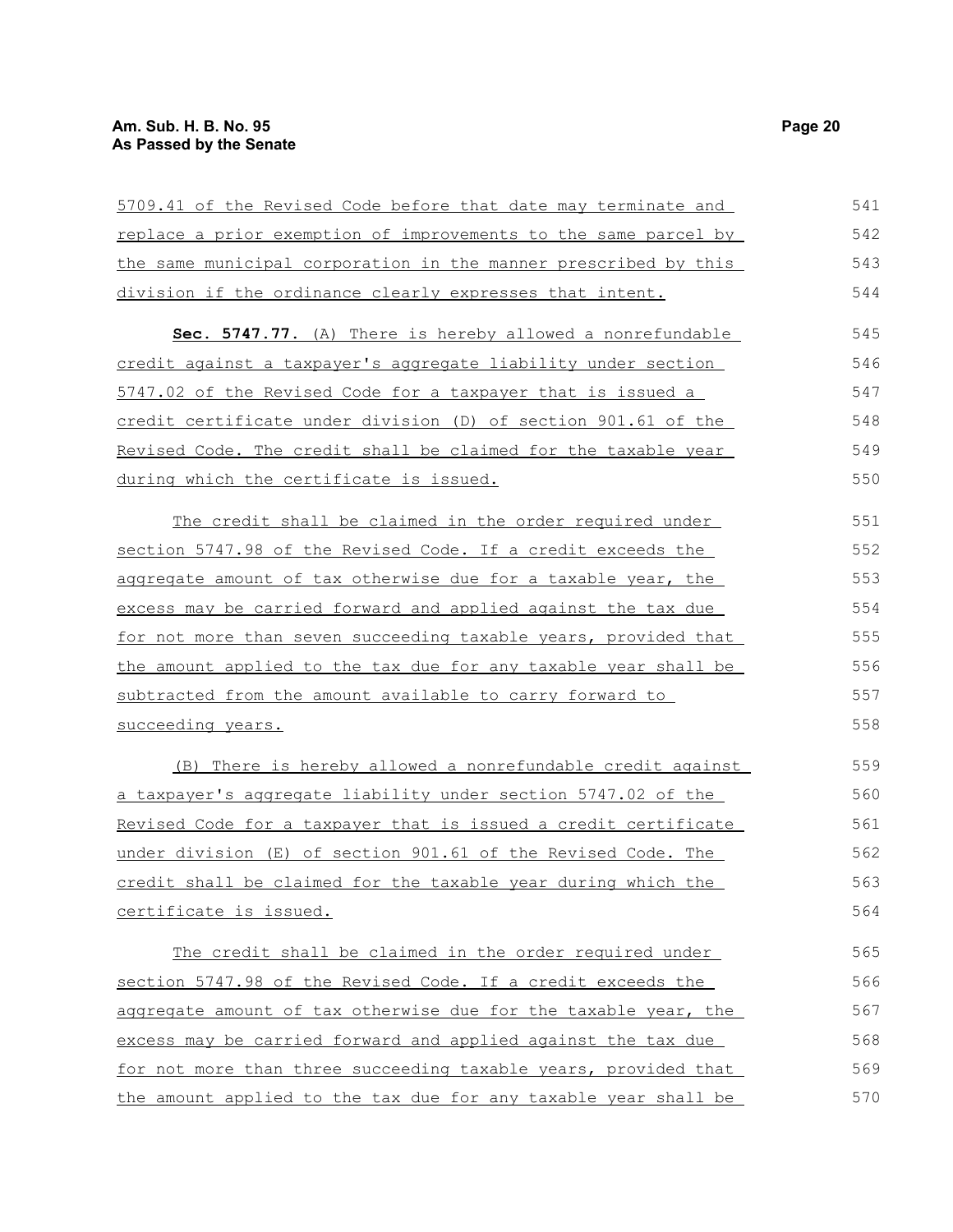| subtracted from the amount available to carry forward to         | 571 |
|------------------------------------------------------------------|-----|
| succeeding years.                                                | 572 |
| Sec. 5747.98. (A) To provide a uniform procedure for             | 573 |
| calculating a taxpayer's aggregate tax liability under section   | 574 |
| 5747.02 of the Revised Code, a taxpayer shall claim any credits  | 575 |
| to which the taxpayer is entitled in the following order:        | 576 |
| Either the retirement income credit under division (B) of        | 577 |
| section 5747.055 of the Revised Code or the lump sum retirement  | 578 |
| income credits under divisions $(C)$ , $(D)$ , and $(E)$ of that | 579 |
| section;                                                         | 580 |
| Either the senior citizen credit under division (F) of           | 581 |
| section 5747.055 of the Revised Code or the lump sum             | 582 |
| distribution credit under division (G) of that section;          | 583 |
| The dependent care credit under section 5747.054 of the          | 584 |
| Revised Code;                                                    | 585 |
| The credit for displaced workers who pay for job training        | 586 |
| under section 5747.27 of the Revised Code;                       | 587 |
| The campaign contribution credit under section 5747.29 of        | 588 |
| the Revised Code;                                                | 589 |
| The twenty-dollar personal exemption credit under section        | 590 |
| 5747.022 of the Revised Code;                                    | 591 |
| The joint filing credit under division (G) of section            | 592 |
| 5747.05 of the Revised Code;                                     | 593 |
| The earned income credit under section 5747.71 of the            | 594 |
| Revised Code;                                                    | 595 |
| The nonrefundable credit for education expenses under            | 596 |
| section 5747.72 of the Revised Code;                             | 597 |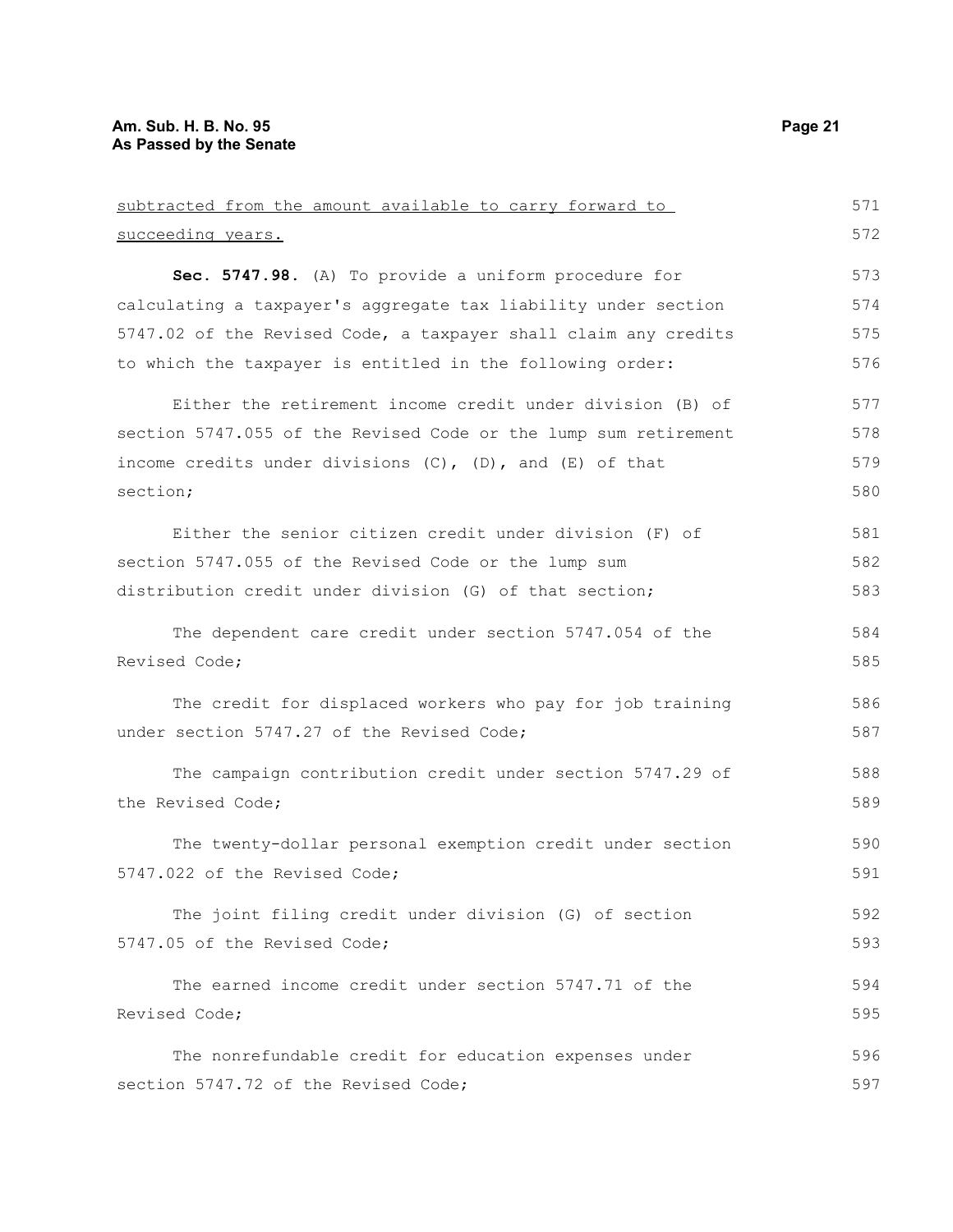| The nonrefundable credit for donations to scholarship                  | 598 |
|------------------------------------------------------------------------|-----|
| granting organizations under section 5747.73 of the Revised            | 599 |
| Code;                                                                  | 600 |
| The nonrefundable credit for tuition paid to a                         | 601 |
| nonchartered nonpublic school under section 5747.75 of the             | 602 |
| Revised Code;                                                          | 603 |
| The nonrefundable vocational job credit under section                  | 604 |
| 5747.057 of the Revised Code;                                          | 605 |
| The credit for adoption of a minor child under section                 | 606 |
| 5747.37 of the Revised Code;                                           | 607 |
| The nonrefundable job retention credit under division (B)              | 608 |
| of section 5747.058 of the Revised Code;                               | 609 |
| The enterprise zone credit under section 5709.66 of the                | 610 |
| Revised Code;                                                          | 611 |
| The credit for beginning farmers who participate in a                  | 612 |
| financial management program under division (B) of section             | 613 |
| 5747.77 of the Revised Code;                                           | 614 |
| The credit for selling or renting agricultural assets to               | 615 |
| <u>beginning farmers under division (A) of section 5747.77 of the </u> | 616 |
| Revised Code;                                                          | 617 |
| The credit for purchases of qualifying grape production                | 618 |
| property under section 5747.28 of the Revised Code;                    | 619 |
| The small business investment credit under section 5747.81             | 620 |
| of the Revised Code;                                                   | 621 |
| The nonrefundable lead abatement credit under section                  | 622 |
| 5747.26 of the Revised Code;                                           | 623 |
| The opportunity zone investment credit under section                   | 624 |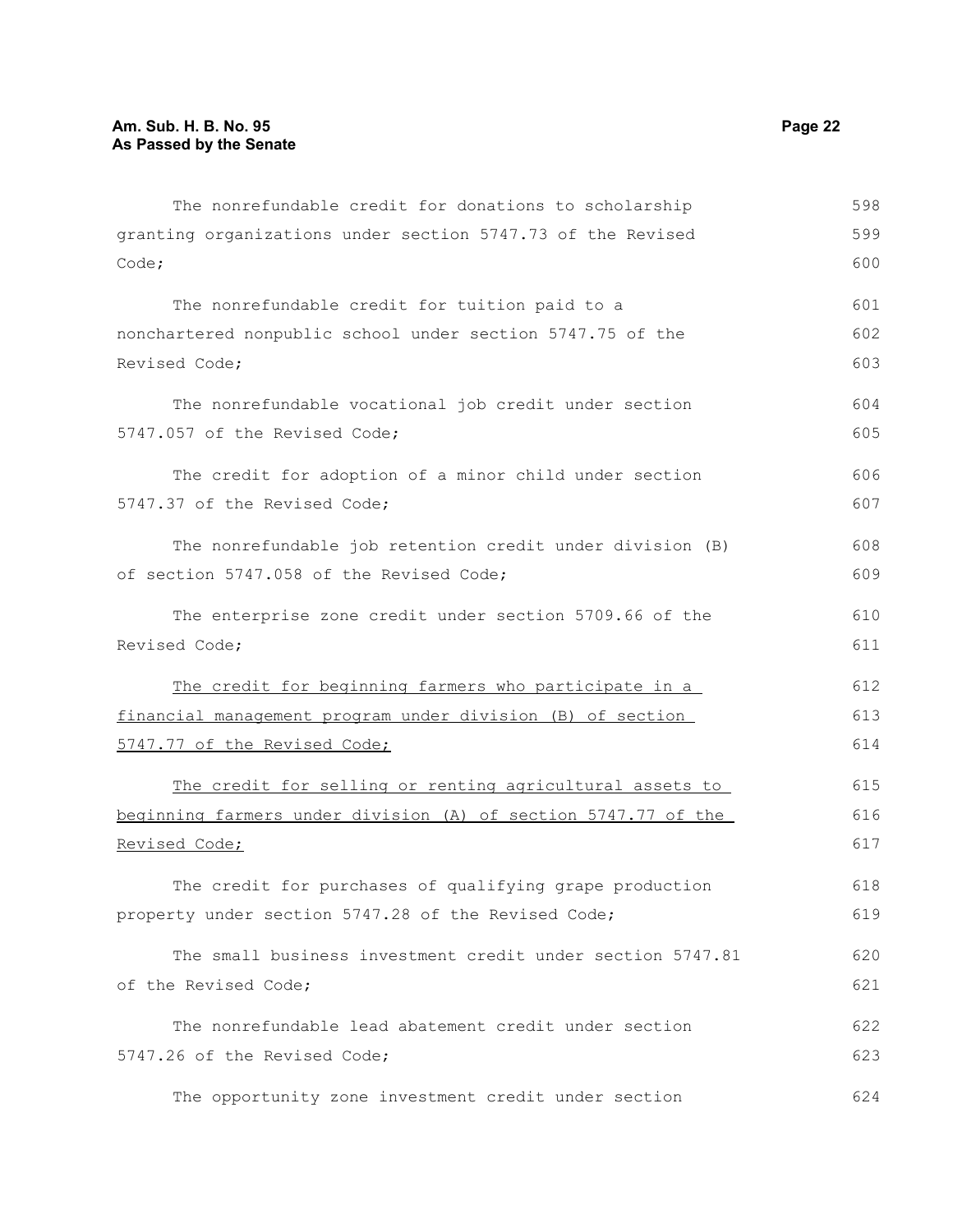| 122.84 of the Revised Code;                                  | 625 |
|--------------------------------------------------------------|-----|
| The enterprise zone credits under section 5709.65 of the     | 626 |
| Revised Code;                                                | 627 |
| The research and development credit under section 5747.331   | 628 |
| of the Revised Code;                                         | 629 |
| The credit for rehabilitating a historic building under      | 630 |
| section 5747.76 of the Revised Code;                         | 631 |
| The nonresident credit under division (A) of section         | 632 |
| 5747.05 of the Revised Code;                                 | 633 |
| The credit for a resident's out-of-state income under        | 634 |
| division (B) of section 5747.05 of the Revised Code;         | 635 |
| The refundable motion picture and broadway theatrical        | 636 |
| production credit under section 5747.66 of the Revised Code; | 637 |
| The refundable jobs creation credit or job retention         | 638 |
| credit under division (A) of section 5747.058 of the Revised | 639 |
| Code;                                                        | 640 |
| The refundable credit for taxes paid by a qualifying         | 641 |
| entity granted under section 5747.059 of the Revised Code;   | 642 |
| The refundable credits for taxes paid by a qualifying        | 643 |
| pass-through entity granted under division (I) of section    | 644 |
| 5747.08 of the Revised Code;                                 | 645 |
| The refundable credit under section 5747.80 of the Revised   | 646 |
| Code for losses on loans made to the Ohio venture capital    | 647 |
| program under sections 150.01 to 150.10 of the Revised Code; | 648 |
| The refundable credit for rehabilitating a historic          | 649 |
| building under section 5747.76 of the Revised Code.          | 650 |
| (B) For any credit, except the refundable credits            | 651 |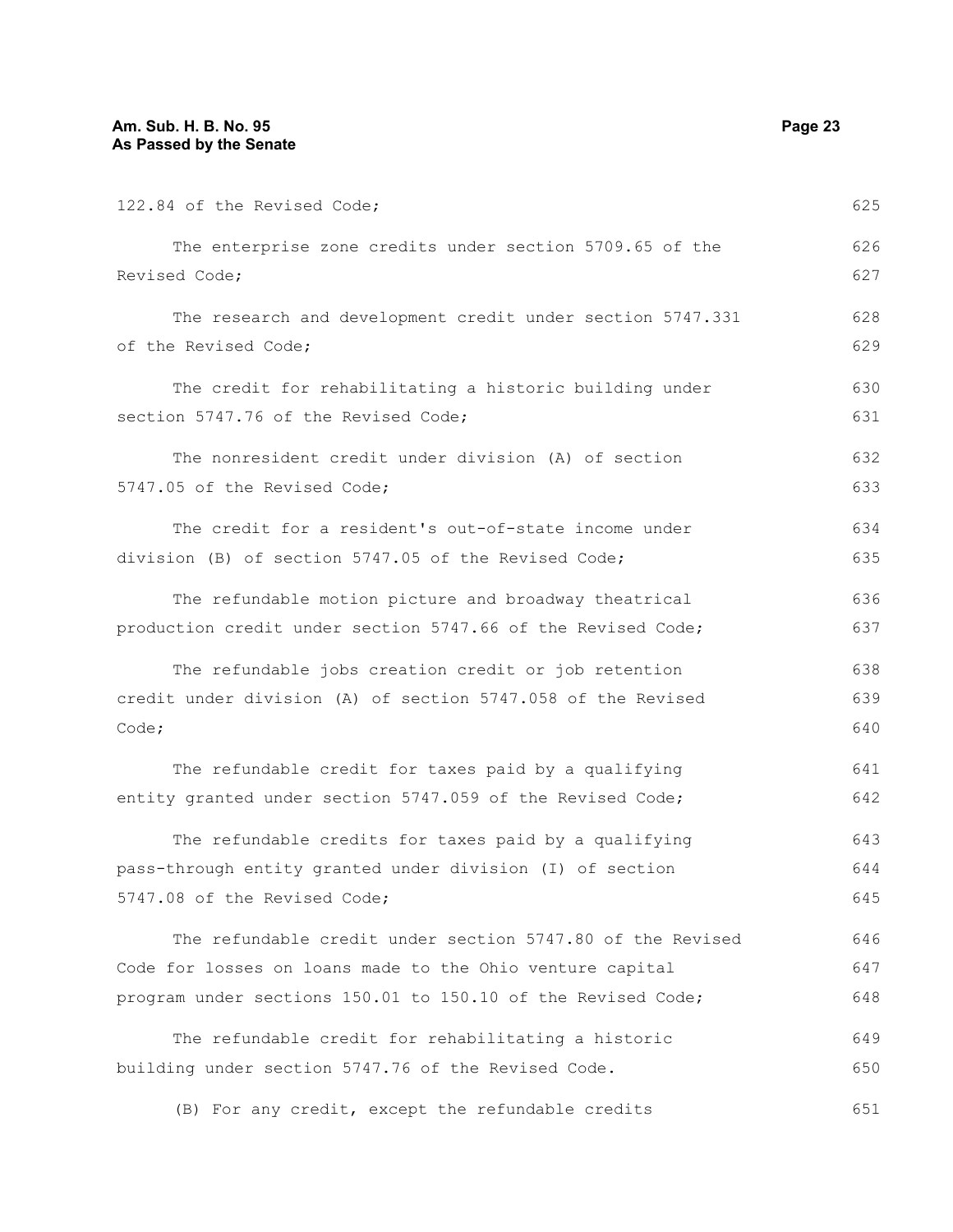enumerated in this section and the credit granted under division (H) of section 5747.08 of the Revised Code, the amount of the credit for a taxable year shall not exceed the taxpayer's aggregate amount of tax due under section 5747.02 of the Revised Code, after allowing for any other credit that precedes it in the order required under this section. Any excess amount of a particular credit may be carried forward if authorized under the section creating that credit. Nothing in this chapter shall be construed to allow a taxpayer to claim, directly or indirectly, a credit more than once for a taxable year. 652 653 654 655 656 657 658 659 660 661

**Section 2.** That existing sections 4517.22, 5709.911, and 5747.98 of the Revised Code are hereby repealed. 662 663

Section 3. The amendment or enactment by this act of sections 5747.77 and 5747.98 of the Revised Code applies to taxable years beginning on or after the effective date of this section. 664 665 666 667

**Section 4.** All items in this act are hereby appropriated as designated out of any moneys in the state treasury to the credit of the designated fund. For all operating appropriations made in this act, those in the first column are for fiscal year 2022 and those in the second column are for fiscal year 2023. The operating appropriations made in this act are in addition to any other operating appropriations made for the FY 2022-FY 2023 biennium. 668 669 670 671 672 673 674 675

 $1 \hspace{1.5cm} 2 \hspace{1.5cm} 3 \hspace{1.5cm} 4 \hspace{1.5cm} 5$ 

676

A EDU DEPARTMENT OF EDUCATION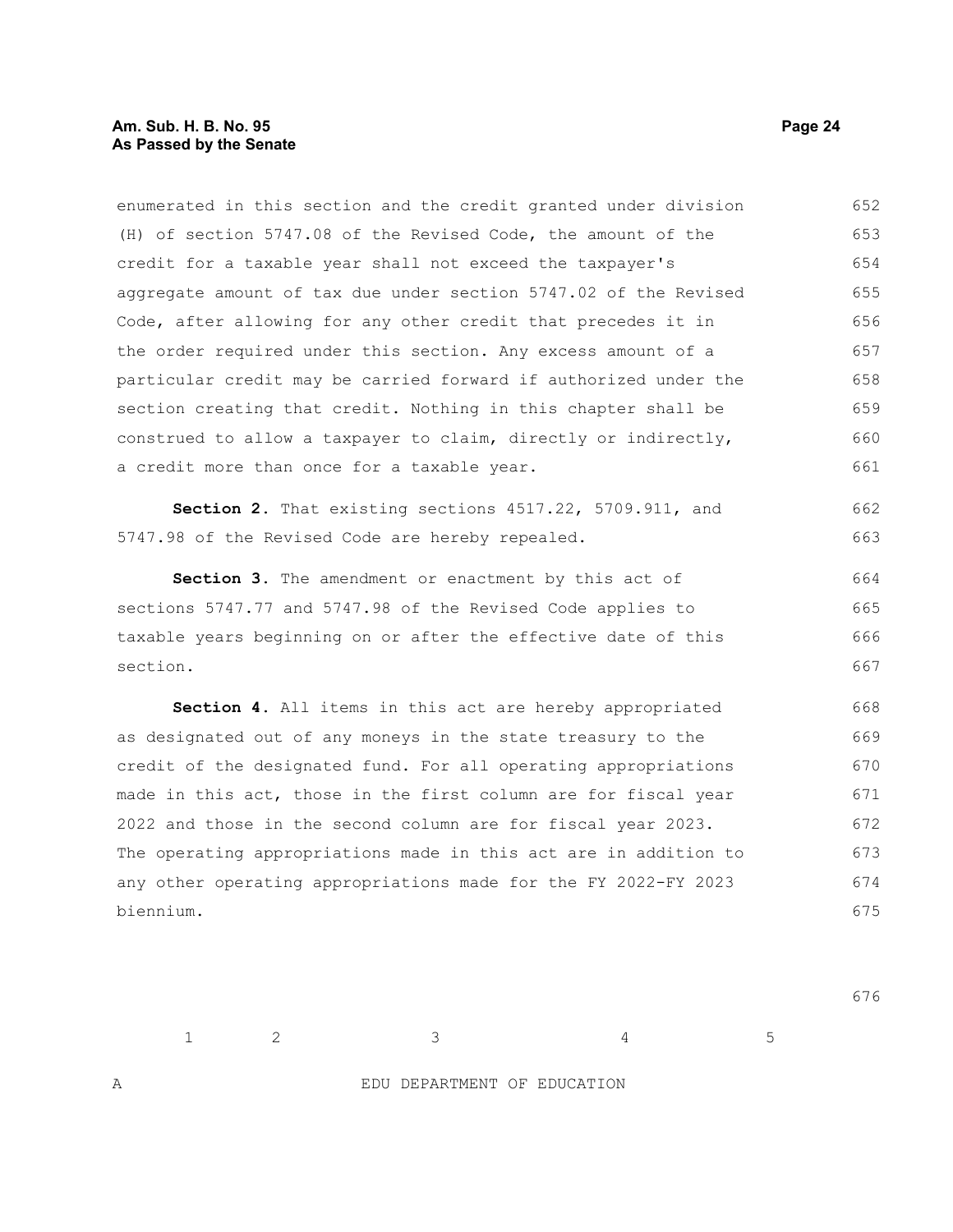B Federal Fund Group

| $\mathbb{C}$ | 3L60 | 200617 Federal School Lunch  | \$338,000,000 | \$0 |
|--------------|------|------------------------------|---------------|-----|
| D            |      | TOTAL FED Federal Fund Group | \$338,000,000 | \$0 |
| E            |      | TOTAL ALL BUDGET FUND GROUPS | \$338,000,000 |     |

**Section 5.** Within the limits set forth in this act, the Director of Budget and Management shall establish accounts indicating the source and amount of funds for each appropriation made in this act, and shall determine the form and manner in which appropriation accounts shall be maintained. Expenditures from operating appropriations contained in this act shall be accounted for as though made in H.B. 110 of the 134th General Assembly. The operating appropriations made in this act are subject to all provisions of H.B. 110 of the 134th General Assembly that are generally applicable to such appropriations. 677 678 679 680 681 682 683 684 685 686

**Section 6.** (A) As used in this section, "qualified property" means real property (1) owned by a municipal corporation that acquired the property from the state between January 1, 2020, and December 31, 2020, and (2) that satisfies the qualifications for tax exemption under the terms of section 5709.08 of the Revised Code. 687 688 689 690 691 692

(B) Notwithstanding sections 5713.08 and 5713.081 of the Revised Code, the owner of qualified property, at any time on or before twelve months after the effective date of this section, may file with the Tax Commissioner an application requesting that the property be placed on the tax exempt list and that all unpaid taxes, penalties, and interest on the property be abated. 693 694 695 696 697 698

(C) The application shall be made on the form prescribed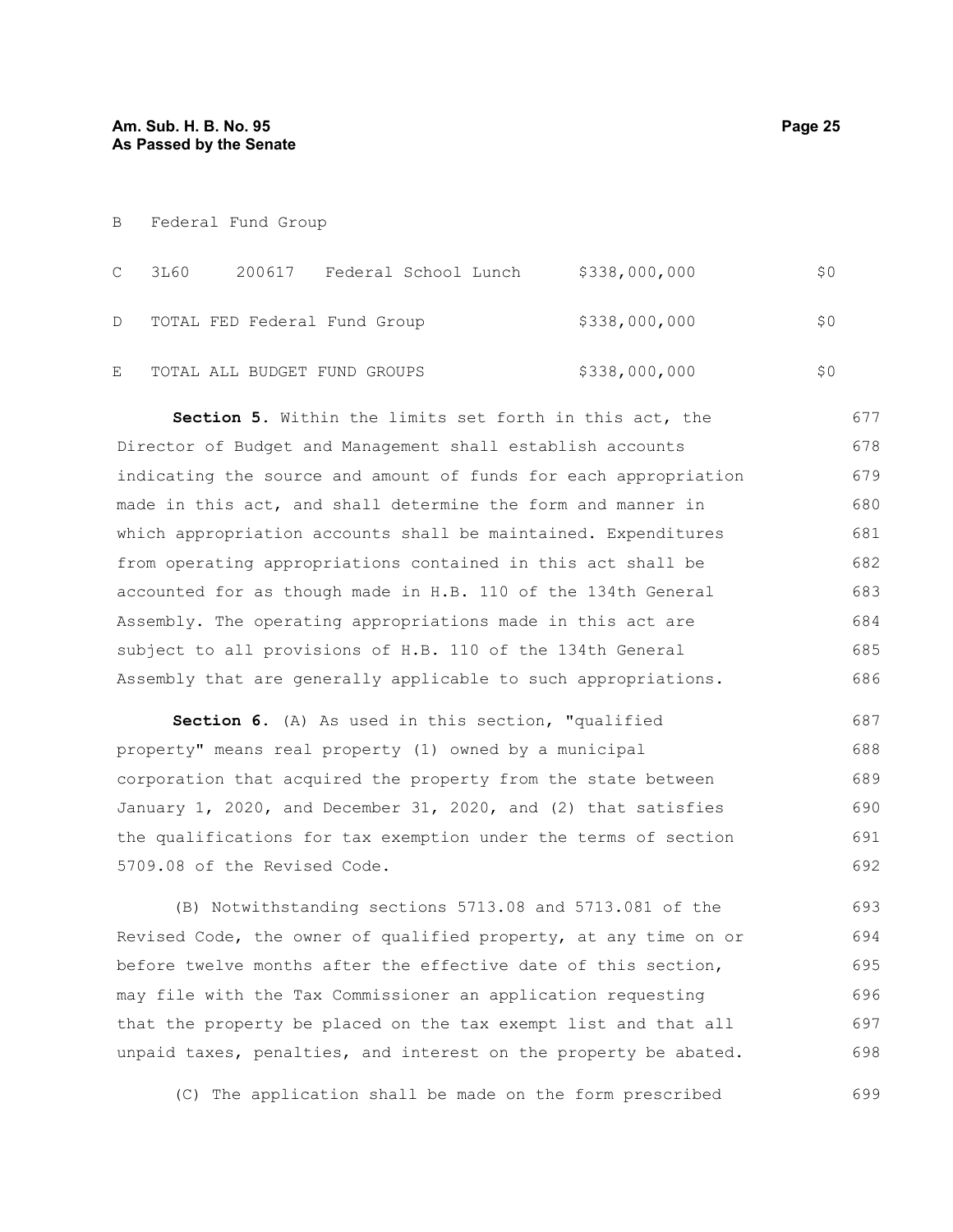## **Am. Sub. H. B. No. 95 Page 26 As Passed by the Senate**

by the Tax Commissioner under section 5715.27 of the Revised Code and shall list the name of the county in which the property is located; the property's legal description; its taxable value; the amount in dollars of the unpaid taxes, penalties, and interest; the date of acquisition of title to the property; the use of the property during any time that the unpaid taxes accrued; and any other information required by the Tax Commissioner. The county auditor shall supply the required information upon request of the applicant. 700 701 702 703 704 705 706 707 708

(D) Upon request of the applicant, the county treasurer shall determine if all taxes, penalties, and interest that became a lien on the qualified property before it first was used for an exempt purpose have been paid in full. If so, the county treasurer shall issue a certificate to the applicant stating that all such taxes, penalties, and interest have been paid in full. Prior to filing the application with the Tax Commissioner, the applicant shall attach the county treasurer's certificate to it. 709 710 711 712 713 714 715 716 717

(E) Upon receipt of the application and after consideration of it, the Tax Commissioner shall determine if the applicant meets the qualifications set forth in this section, and if so shall issue an order directing that the property be placed on the tax exempt list of the county and that all unpaid taxes, penalties, and interest for every year the property met the qualifications for exemption described in section 5709.08 of the Revised Code be abated. If the Tax Commissioner finds that the property is not now being so used or is being used for a purpose that would foreclose its right to tax exemption, the Tax Commissioner shall issue an order denying the application. 718 719 720 721 722 723 724 725 726 727 728

(F) If the Tax Commissioner finds that the property is not